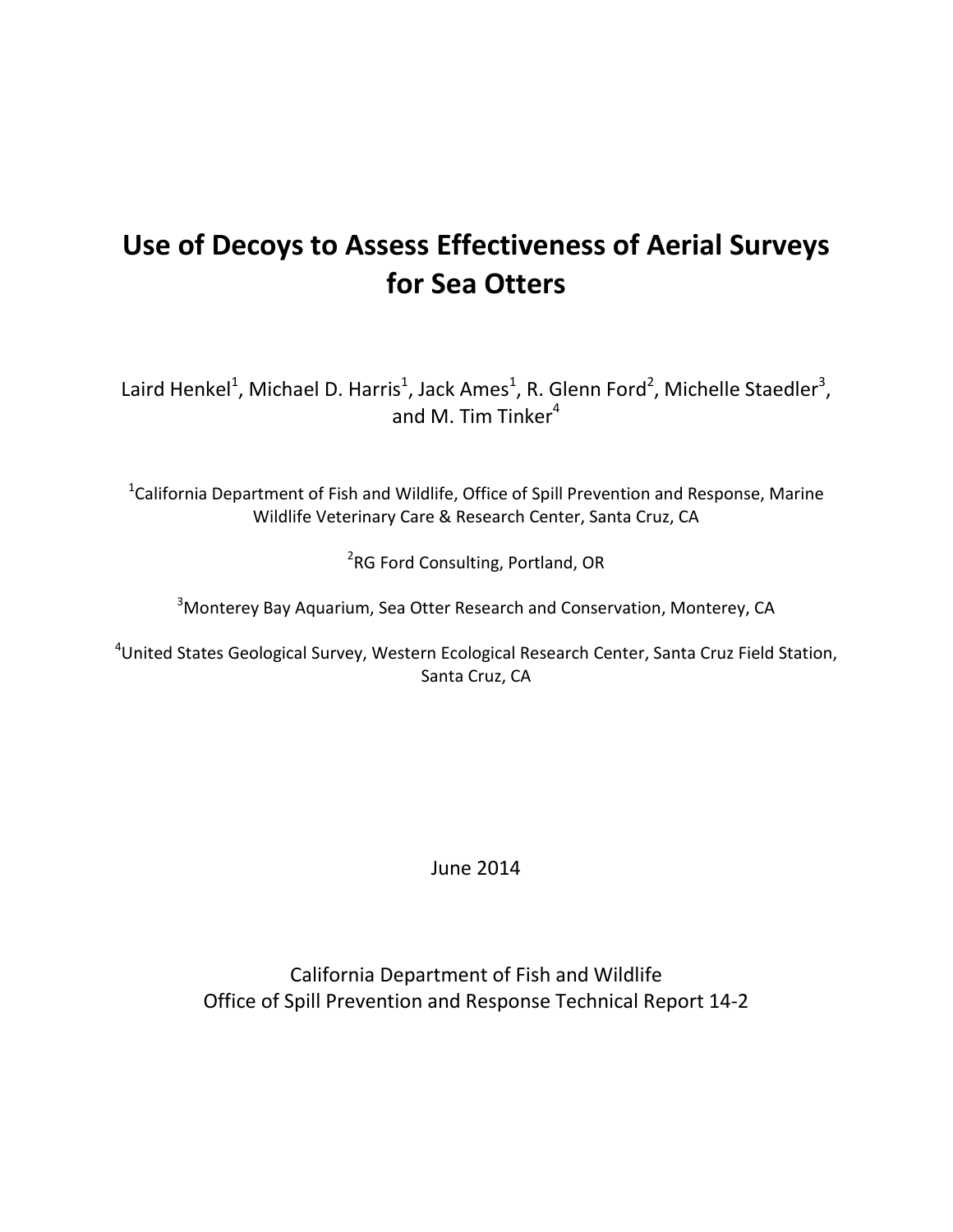# **ABSTRACT**

Aerial surveys are regularly used to assess the abundance and distribution of sea otters (*Enhyrda lutris*). However, it has long been recognized that abundance may be underestimated using aerial surveys, as a result of perception bias (primarily visibility bias, as opposed to availability bias). We used sea otter decoys deployed on the ocean to assess perception bias using standard techniques for aerial surveys for sea otters. We conducted trials under a variety of weather conditions, at altitudes of 200 ft. ( $N = 37$ ), and 400 ft. ( $N = 18$ ). We found that viewing condition (a function of cloud cover and sea state) strongly affected detectability of decoys. Under the best viewing conditions ("Excellent"), 82% of decoys were detected at the standard survey altitude of 200 ft. This decreased to 40% of decoys detected under "Good" viewing conditions. Mean detection probability of decoys detected under a range of viewing conditions from Good to Excellent (corresponding to typical conditions for most sea otter surveys in California) was 57%. Distance of decoys from the plane negatively affected detectability at the higher altitude of 400 ft., and when viewing conditions were less than excellent, and fewer decoys were detected at 400 ft. altitude than at 200 ft. Group size of decoys (ranging from 1 to 4) had a slight effect on detectability; group sizes of 4 were detected more frequently than smaller group sizes. A substantial number of false positive sightings (21% of sightings at 200 ft. altitude) were recorded; these were presumed to be derelict crab pot buoys. Observer experience did not affect detectability of decoys in this study, although more false positive sightings were reported by less experienced observers. Simple correction factors based on detectability of decoys by viewing condition were used in a preliminary analysis to correct actual sea otter survey data conducted under differing viewing conditions over two consecutive days. Use of these correction factors reduced the relative difference of the counts from 114% to 8%.

# **INTRODUCTION**

Sea otters (*Enhydra lutris*) are of conservation and management concern throughout their range, and the Southern subspecies (*E. lutris nereis*) in California is listed as Threatened under the Federal Endangered Species Act. Assessing sea otter distribution and abundance is critical to resource managers, both for monitoring population trends, and for assessing potential threats to the species (including, but not limited to, oil spills). Distribution and abundance of Southern sea otters are currently assessed annually by the U.S. Geological Survey, the California Department of Fish and Wildlife, the Monterey Bay Aquarium, and other research partners, using a combination of ground (shore-based) counts and aerial surveys.

Ground counts for sea otters in California have been estimated to detect 95% of animals present out to 900 m from shore, allowing for fairly accurate measures of abundance (Estes and Jameson 1988). However, because ground counts are dependent on adequate vantage points and accessible coastline, this method is only feasible for approximately 50% of the current Southern sea otter range. Aerial surveys are used to survey the remaining sections of the Southern sea otter range that cannot be surveyed from shore, including shallow habitat (<60 m depth) too far offshore for reliable counts from shore (Appendix A). In addition, aerial surveys may be used at the time of oil spills to assess the realtime abundance and distribution of sea otters for both response planning and natural resource damage assessment.

Aerial surveys are effective for relatively quickly surveying large portions of the species' range not accessible from land, but bias (undercounting) in aerial surveys for various species has been well documented (Caughley 1974, Geibel and Miller 1984, Pollock and Kendall 1987). Because not all animals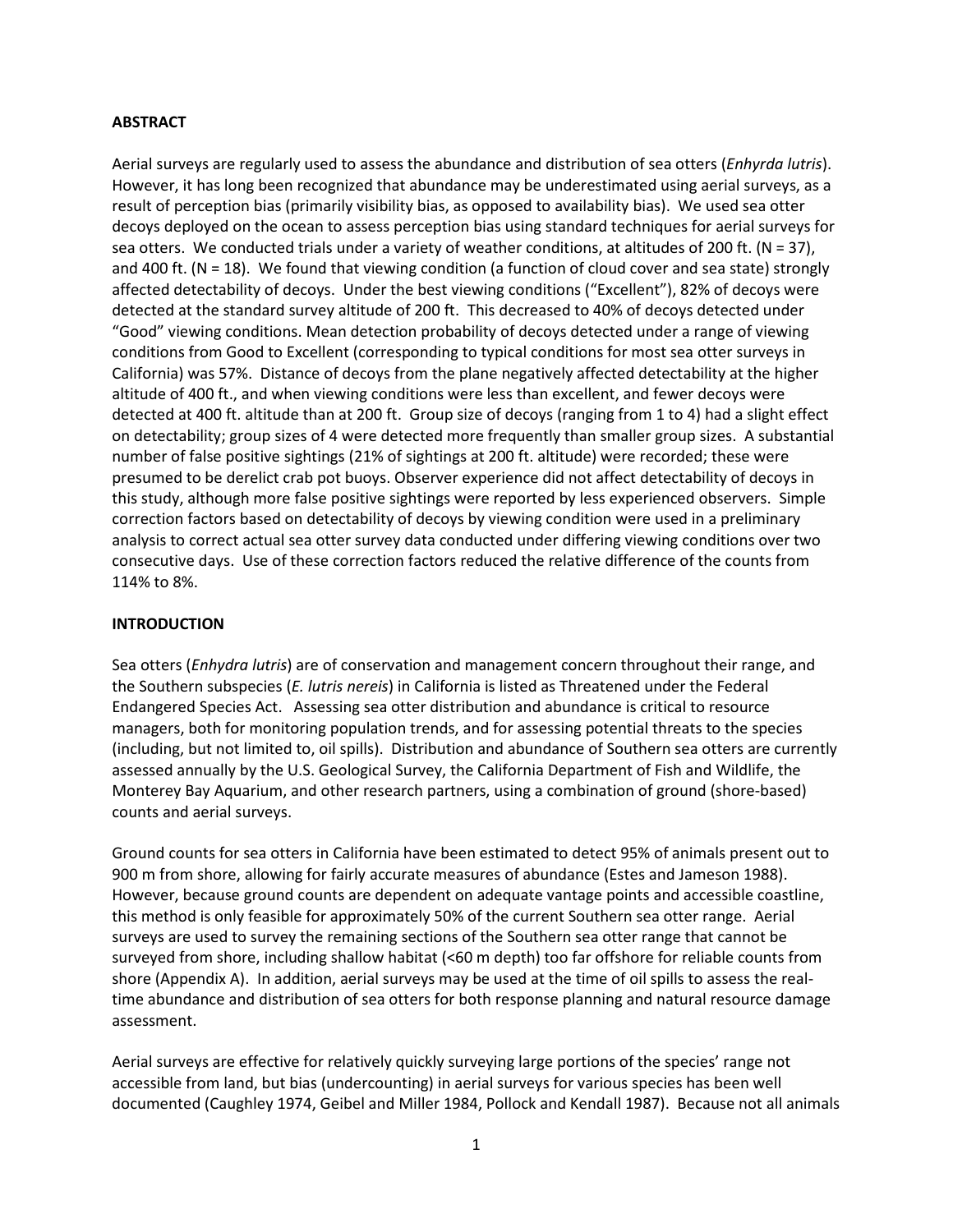are detected on aerial surveys, uncorrected aerial survey counts are considered to be minimum counts of abundance. The current annual range-wide survey method for Southern sea otters, in use since 1982, uses uncorrected aerial survey data. In an effort to account for interannual variability in detectability of otters, a three-year running mean of uncorrected population abundance is used as an index of population size, and it is this index that is used as the criteria for recovery under the Federal Endangered Species Act (USFWS 2003). However, accurate estimates of true abundance would be useful for a variety of purposes, including oil spill risk assessment and damage assessment, and stock assessments under the Marine Mammal Protection Act.

Visibility bias in surveys of marine wildlife can be broken down into two components (Marsh and Sinclair 1989): availability bias (animals are not available to be counted if they are underwater) and perception bias (animals are available to be counted, but are not detected, for a variety of reasons). Availability bias due to sea otters being underwater during a survey is not considered to be a significant factor; in contrast to other marine mammals (e.g., Laake et al. 1997), sea otters spend the majority of their time on the surface of the water (Bodkin and Udevitz 1999). Perception bias, however, significantly affects counts of sea otters from the air. Perception bias can be a function of factors such as sun glare on the water, wind waves, presence of kelp beds, observer ability and fatigue, transect width, glare on plane windows, and survey speed and altitude.

Various methods can be used to develop correction factors, also referred to as ratio estimators, for aerial wildlife surveys (Pollock and Kendall 1987). These methods include repeated surveys of the same area , comparing abundance estimates from aerial surveys to known numbers of animals based on ground counts or presence of telemetered animals (Huber et al. 2006), and use of decoys to estimate accuracy of aerial surveys (Varoujean and Williams 1995, Pearse et al. 2008). In addition, it is possible to increase the accuracy of abundance estimates from aerial transects by using line transects, also known as distance sampling (Buckland et al. 1993), although this method can be challenging with wildlife species that occur in large groups or high densities.

A number of previous studies have attempted to quantify perception bias in aerial surveys for sea otters, by comparing relatively accurate ground count data to aerial survey data for the same area (Odemar and Wilson 1970, Wild and Ames 1974, Samuel and Pollock 1981, Geibel and Miller 1984, Wendell et al. 1986, Bodkin and Udevitz 1999, C. Kreuder-Johnson unpubl. data). These studies found that aerial surveys typically detected from 50% to 75% of the otters detected from shore (although Wendell et al. [1986] found that only 21% of pups were detected by aerial surveys, and Doroff et al. [2003] found that only 28% of all otters were detected by aerial surveys, compared to boat-based surveys of the same area in Alaska).

Our goal was to quantitatively assess perception bias in aerial surveys for sea otters under a variety of viewing conditions, and to develop correction factors that could be applied based on viewing condition. Viewing conditions have been recorded consistently on aerial surveys for Southern sea otters since 2003, and correction factors based on viewing condition could potentially be applied to these historic as well as current surveys. To quantify perception bias, we avoided any potential uncertainty or variability in the accuracy of ground counts by using a known number of sea otter decoys. To the best of our knowledge, this is the first study to use decoys to assess detectability of sea otters from aerial surveys.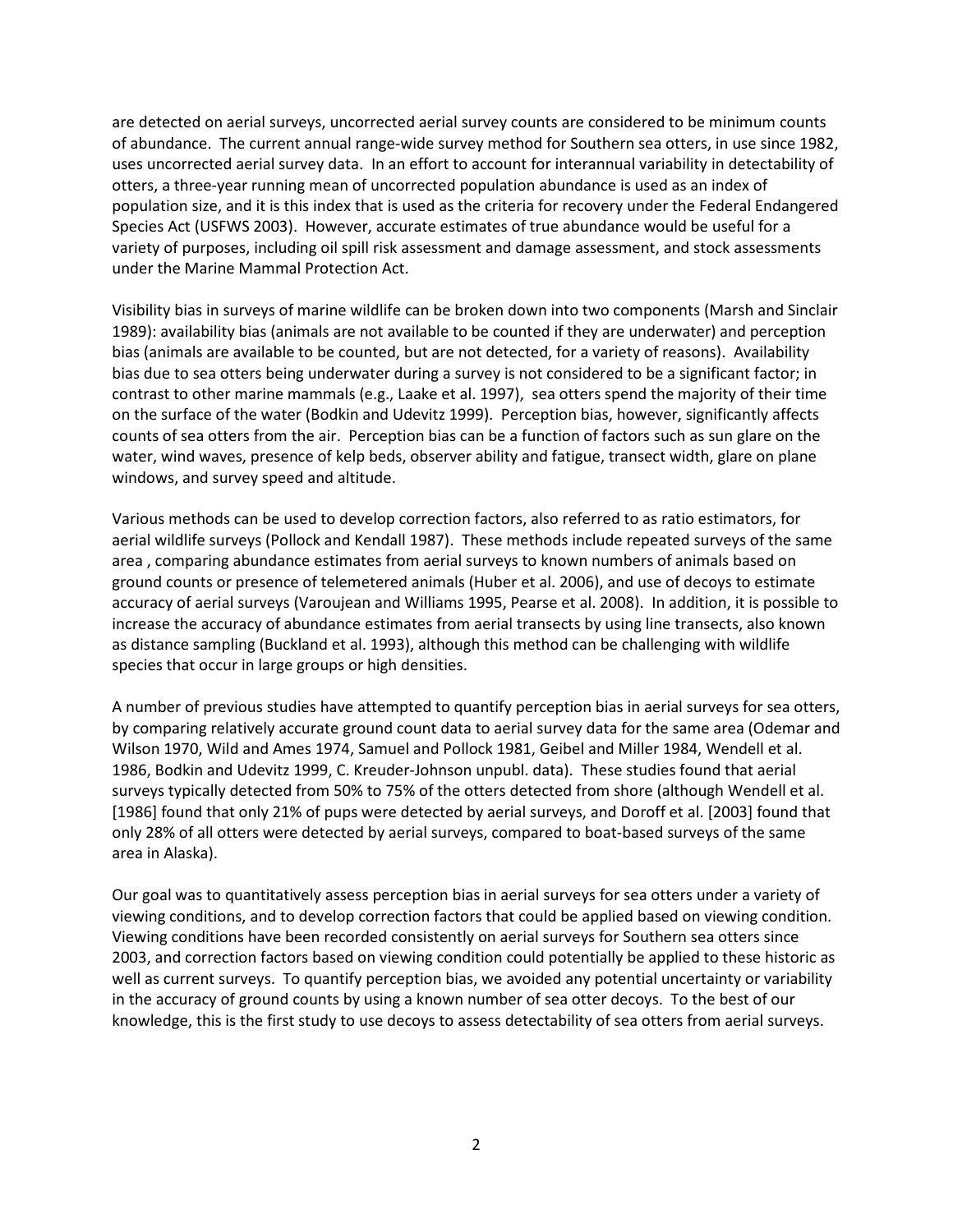#### **METHODS**

#### *Decoy Deployment*

Sea otter decoys were constructed out of polystyrene foam glued to supporting plywood (Fig. 1). Decoys were shaped like resting sea otters and were painted dark brown (most were also painted with a slightly lighter face to mimic otter grizzling). Each decoy was 1 m in length and weighed approximately 1.6 kg, including a detachable counterweight to keep the decoy facing up (although it was later determined that the counterweight was probably not necessary to keep the decoys upright). A screw eye was located on the bottom beneath the head for anchoring.

Surveys were conducted off the coast of San Mateo County, near Half Moon Bay, California. This area was chosen to be north of the primary occupied range of Southern sea otters, to avoid confusion between decoys and real otters. Four specific survey sites were used (Fig. 2), all within 5 km of shore: 1) from approximately Miramar to Pomponio State Beach (4 km x ~23 km); 2) from approximately Martin's Beach to Pomponio State Beach (4 km  $x \sim 10$  km); 3) from approximately Martin's Beach to Pescadero Creek (4 km x ~5 km); and 4) off Pacifica (4 km x ~5 km). For each survey, between 8 and 44 decoys were deployed by boat (mean = 21;  $SD = 10$ ). The majority of decoys were in groups of one, but some groups of two, three, and four decoys were also deployed (mean group size  $= 1.2$ ; SD  $= 0.5$ ). Proportion of decoys in different group sizes and spatial distribution were based on actual aerial survey data from previous years. Each deployment of decoys was called a "set"; from one to three different sets were deployed (one at a time) each day (Table 1). Groups of decoys were deployed to pre-determined random locations; group locations were recorded again at the time of pick-up (using a GPS on the deployment boat) and any movements of decoys were noted.

# *Aerial Surveys*

Aerial surveys were conducted using the same general methods as the annual range-wide survey (Appendix A). A Partenavia P-68 Observer airplane was used for all surveys, flown at a speed of 167 km/hr (90 knots), and an altitude of either 200 ft. (61 m) or 400 ft. (122 m). The front seats were occupied by the pilot and a data recorder. Observers facing out through bubble windows on each side of the plane.

For each survey (or "trial"), five transects were oriented parallel to the shoreline (approximately northsouth; alternating directions), and spaced 800 m apart, covering the survey area. One observer on each side surveyed a strip from below the plane to 400 m out, and noted any decoy sighting, with group size. The data recorder marked a GPS waypoint for each sighting. Sightings were also assigned to one of four distance categories by the observer at the time of sighting: under (0-10 m), near (10 to 60 m), middle (60 to 200 m), and far (200 to 400 m).

To assist observers in delineating the 400 m survey area, a "calibration string" was set on the water outside the survey area before each survey, with a buoy marking the centerline and buoys on either side 400 m from the center. The plane flew over the center buoy, allowing observers to calibrate their strip width using the buoys 400 m on either side of the plane (as well as buoys at 60 m and 200 m from the centerline).

Viewing conditions were recorded by the data recorder at the beginning of the survey and any time that viewing conditions changed. Viewing condition was determined based sky condition (overcast vs. mostly sunny) and an estimate of wind wave size (Table 2). Based on past experience, these factors act in combination to affect visibility of sea otters from the air.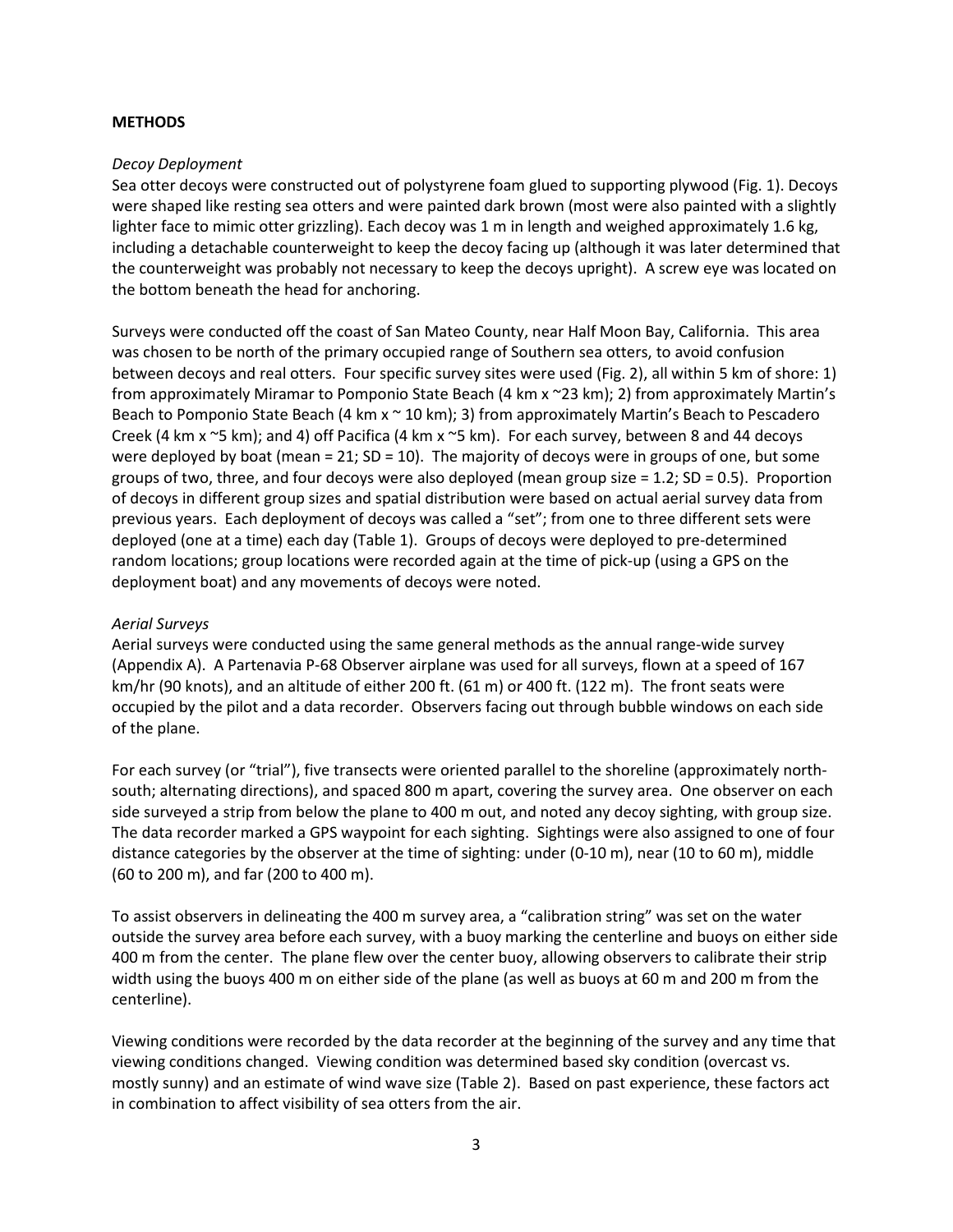For a given decoy set on a given day, multiple trials were sometimes flown with different observers and/or at different altitudes. Between 2003 and 2007, 55 trials were conducted, using 24 decoy sets over 12 days (Table 1). One additional day of surveys (two trials) in March 2003 was conducted as a pilot study, but data collection inconsistencies prevented us from using those data for analyses. A few additional surveys were conducted at an altitude of 300 ft. (91 m), but those surveys were also excluded from analyses in this report.

#### *Analyses*

After each survey, decoys and sightings were mapped to determine which decoys were sighted and whether there were any false positives or double-counts (i.e., decoys sighted in the same location in the "far" category from adjacent transects). The observers and data recorder viewed these overlaid projected map layers soon after each flight (typically within 1 hour) for a "debrief" to help assess which decoys were sighted and if decoys were double counted. We compiled data (viewing conditions, number of decoys in group, observer team) on all decoys seen, decoys not seen, and false positives. Distance between each decoy and the survey trackline was measured using ArcView9.1 GIS. Observers were categorized as either experienced (had previously conducted at least one actual aerial sea otter survey) or inexperienced (had not previously conducted aerial surveys for sea otters).

Most analyses were conducted on the dataset of surveys flown at 200 ft. altitude, since this is the altitude at which standard sea otter surveys have been flown. To assess detectability of decoys as a function of various factors (e.g., viewing conditions), we calculated the proportion of decoys sighted as the sum of decoy groups sighted at that factor level divided by the sum of all decoy groups available to be detected at that factor level. We also conducted a multivariate analysis using logistic regression (in program R; www.r-project.org) to determine the effects of various factors (viewing condition, distance to decoy, decoy group size, survey location, and observer experience) on detectability of decoys at an elevation of 200 ft.

#### **RESULTS**

#### *Overall Detectability and Multivariate Analysis*

Thirty-seven trials were conducted at the standard altitude of 200 ft. (61 m). For these surveys, viewing condition ranged from 2 to 10 (although only 2 decoys of 748 were surveyed in viewing conditions of 2), and mean viewing condition (for all decoys available to be detected) was 6.6. Overall detectability for all viewing conditions at 200 ft. was 38.5% (288 of 748 decoys were detected), although due to the wide range of viewing conditions, this should not be considered to correspond to typical aerial surveys for sea otters (most surveys in California are conducted under Good to Excellent conditions). Anecdotally, experienced observers noted that decoys seemed more difficult to detect than real sea otters.

The best-fit logistic regression model for predicting decoy detection at 200 ft. altitude included viewing condition, distance to decoy, location (among the four survey sites), and decoy group size (Table 3). The top four models (which were all strongly supported) all included viewing condition and distance to decoy; excluding either of these variables from the model resulted in a substantially poorer fit. Although including location did improve model fit (i.e., there was a weak effect of location on decoy detectability) we did not address location as a factor in additional analyses, due to an interaction effect of location and viewing condition (mean viewing condition ranged from 5.5 at location 4, to 8.9 at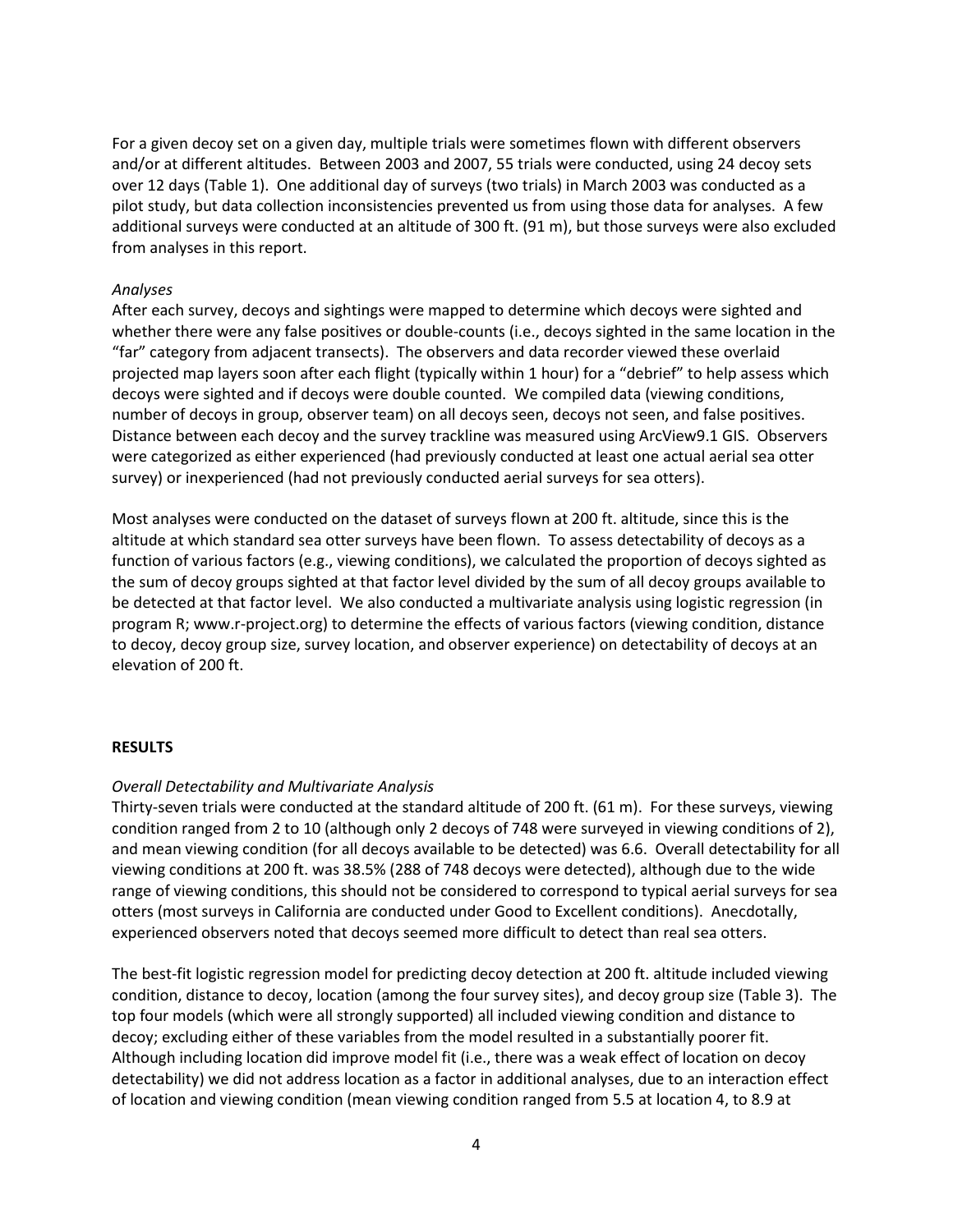location 1), and the fact that 3 of the 4 survey areas were overlapping in space. Observer experience was not included as a predictor in any top ranked model.

### *Effect of Viewing Conditions and Distance*

Proportion of decoys sighted increased with improved viewing conditions (Fig. 3, Table 4). At viewing condition of 10 (Excellent), a maximum of 82% of decoys were detected. At viewing condition 6 (Good minus) 24% of decoys were detected, and at viewing condition of less than 6, 19% of decoys were detected. For average conditions between Good and Excellent (i.e., Viewing Code 8.5), roughly corresponding to average viewing conditions for typical sea otter surveys in California, mean decoy detectability was 57%. This figure is based on the mean of detection probabilities for each viewing code category (7 through 10), rather than the combined detectability of all decoys in that range of viewing conditions combined, which would be artificially weighted by the sample size of decoys surveyed in each category.

Proportion of decoys sighted decreased with increasing distance from the plane, but this relationship was strongly affected by viewing conditions (Fig. 4). Under better viewing conditions (Good and better), detectability of decoys did not decline appreciably with distance, remaining close to 50%. In contrast, under worse viewing conditions (Good minus and worse), detectability declined dramatically with distance (Fig. 4). Only under excellent viewing conditions did detectability reach 100% at any distance (from 100-199 m from the plane).

# *Effect of Group Size*

For all surveys conducted at an altitude of 200 ft., there did not appear to be an effect of group size on detectability among groups of one to three decoys (Fig. 5). All groups of four decoys were detected (and group size was a factor included in top-ranked logistic regression models), but the extremely small sample size for this category ( $n = 4$ ) precludes any strong inferences about a potential increase in detectability for groups > 3.

# *Effect of Altitude*

Because surveys were conducted at an altitude of 400 ft. (122 m) on only 6 of 12 days, a full range of viewing conditions was not available for these surveys. To compare surveys conducted at 200 ft. vs. 400 ft., we used only data from the 6 days in which both altitudes were used (this also minimized any potential confounding effects of different observers). At all viewing conditions (for this limited set of paired surveys), detectability (0.21) at 400 ft. was 85% that (0.25) at 200 ft. . At 400 ft., detectability decreased with distance but was not strongly affected by viewing condition (Fig. 6). In contrast, at 200 ft., detectability decreased considerably more with distance under worse viewing conditions (good minus, and worse) than it did under good and better conditions.

#### *False Positives and Double-Counts*

On some trials, observers noted "detections" in the absence of a decoy. Based on observations from the decoy deployment boat, it was determined that these sightings were likely of derelict crab pot buoys covered in brown algae (in a few cases, observers also identified and recorded real otters—these were ignored for this study). Boat-based surveys conducted during our study period revealed a high density of derelict crab pots in the study area. The ratio of false positives to actual decoys detected was 0.28 (80 to 288) at an altitude of 200 ft., and 0.33 (19 to 58) at an altitude of 400 ft. Thus, if these false positives were included, raw counts of "otters" would have been inflated by approximately 30%. At an altitude of 200 ft. (with a greater sample size), the ratio of false positives was greater for inexperienced observers (0.40; 29% of sightings) than for experienced observers (0.21; 17% of sightings). Viewing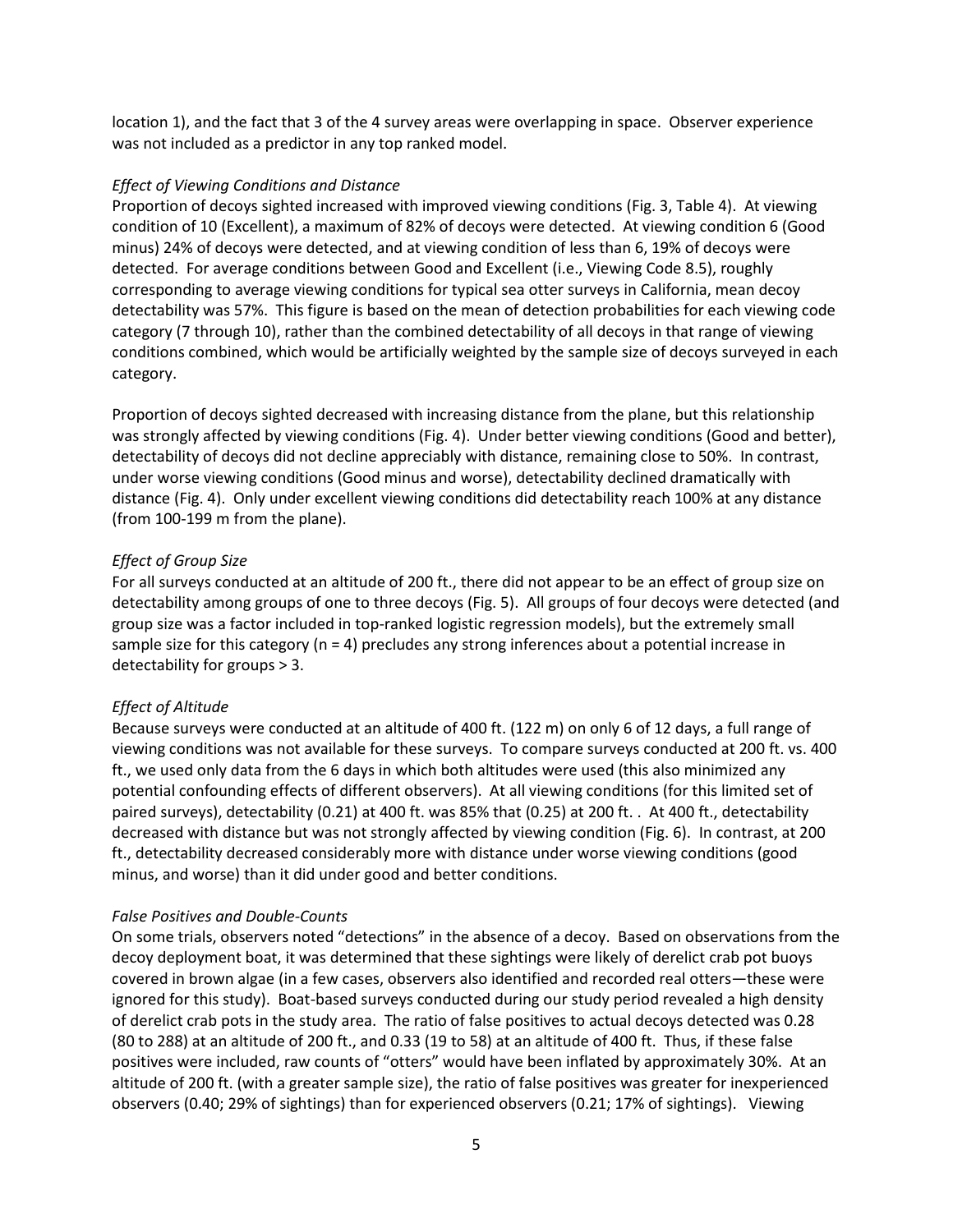conditions did not have a large effect on the proportion of false positives, although the ratio of false positives under good viewing conditions (Code 7 and better) was slightly lower (0.26) than under poorer viewing conditions (0.33).

Relatively few decoys were double counted (counted twice from adjacent transects). Overall, 5% of decoys (14 of 288) were double counted at an altitude of 200 ft., and 2% of decoys (1 of 58) were double counted at an altitude of 400 ft. At an altitude of 200 ft., the proportion of double counts increased with improving viewing conditions (Fig. 7). When both observers were experienced, there were more double counts (8%; 9 to 115) than if only one of the two observers was experienced (3%; 5 to 168).

# **DISCUSSION**

Use of decoys allowed us to better quantify the accuracy of aerial surveys for sea otters. Previous studies attempted to assess accuracy of aerial surveys using land-based (Geibel and Miller 1984) or boat-based (Doroff et al. 1995, Bodkin and Udevitz 1999) counts as the baseline. By using decoys deployed in known numbers and locations, we avoided uncertainty associated with land-based or boatbased counts. Thus, we were able to accurately assess effects of viewing conditions on detectability, and accurately assess how detectability decreases with increasing distance.

One potential drawback of using decoys is that decoy survey data may not be directly comparable to survey data from real otters. Group size and habitat use of real otters (particularly in nearshore areas) may vary from the decoy arrays we used, and activity of real otters will affect survey results. Any correction factor for real otters based on observations of decoys may be appropriate to compensate for perception bias (if decoys are close to identical in appearance to real otters), but will not address availability bias (Marsh and Sinclair 1989). However, availability bias (to account for otters missed while they are diving) could potentially be modelled from other studies of sea otter activity (Estes and Jameson 1988). In addition, perception bias may be overestimated in our study if (as observers thought), decoys are more difficult to detect from the air than real sea otters, and this may potentially compensate for any unassessed availability bias.

# *Factors Affecting Decoy Detection*

Unsurprisingly, we confirmed that viewing conditions strongly affected the detectability of sea otter decoys. Although this is the first study to document an effect of environmental conditions on detectability of sea otters (or at least sea otter decoys) from aerial surveys, sun glare has previously been documented as a confounding factor for aerial surveys of other marine mammals (Lowry and Forney 2005) and marine birds (Briggs et al. 1985). We found that under good viewing conditions, there was no appreciable decline in detectability with distance, up to the edge of the strip transect at 400 m from the plane. However, under poorer viewing conditions, there was a sharp decline in the detection of decoys farther from the plane, with fewer than 5% of decoys >300 m away being detected.

Fewer decoys were detected on surveys conducted at an altitude of 400 ft. than on surveys conducted at 200 ft., confirming that the standard protocol of 200 ft. altitude for southern sea otter surveys is probably appropriate. In contrast, Bodkin and Udevitz (1999) found no significant difference in otter detectability among altitudes of 200, 300, and 400 ft., although their surveys were presumably conducted under very good or excellent viewing conditions. In addition to an overall lower detection rate, our surveys conducted at the higher altitude resulted in slightly more false-positives. False positive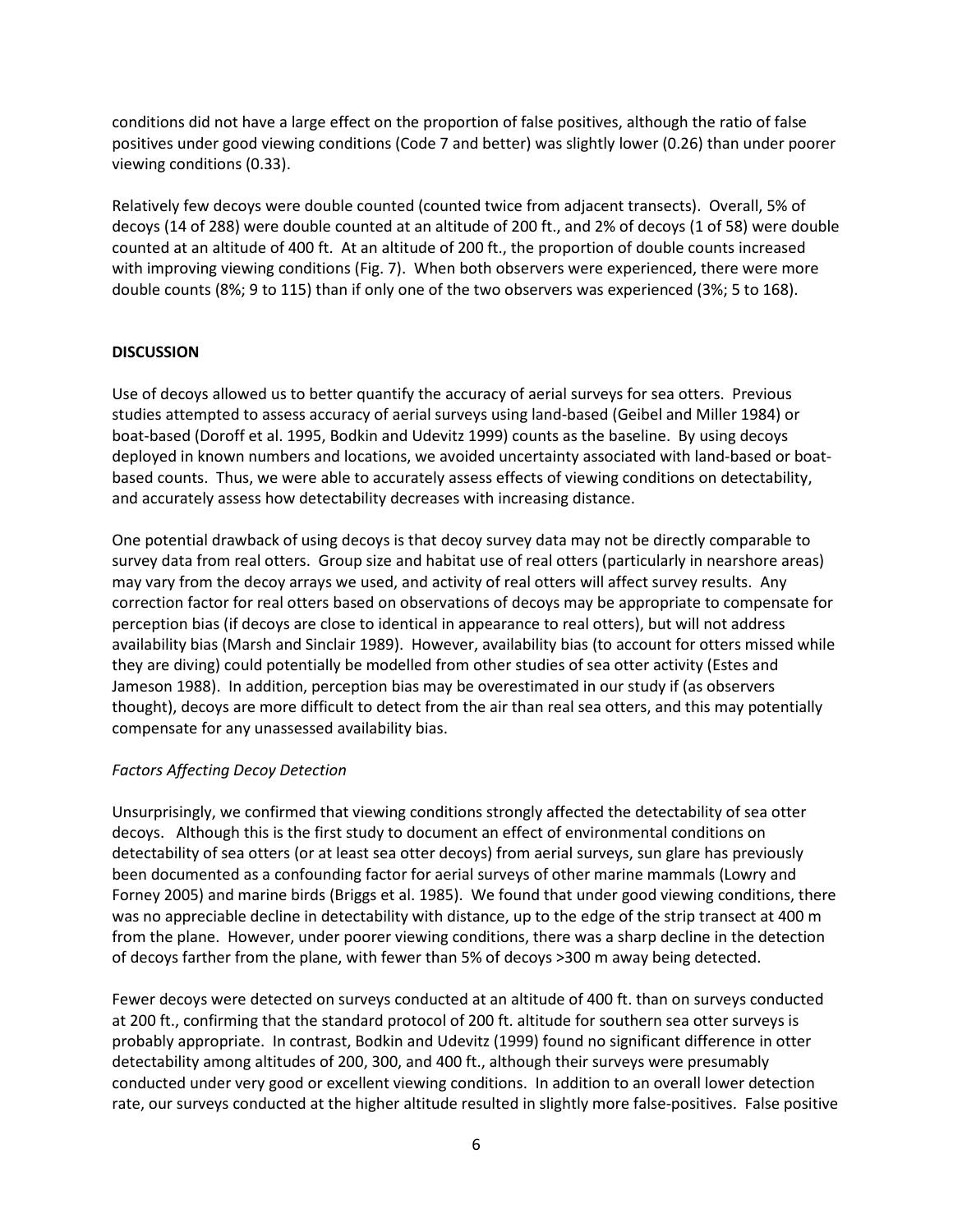identifications were assumed to be derelict crab pot buoys covered in brown algae, and were likely more difficult to distinguish from decoys at the higher altitude.

Like Estes and Jameson (1988), we found that observer experience had little effect on overall detection of otter decoys. However, experienced observers were more likely to double-count decoys (perhaps due to a slightly greater detection rate at the outer edge of the transect), and less likely to record false positive sightings (presumably because of greater experience in identifying sea otters from the air).

We also found little effect of group size on detectability of decoys, although we had a very small sample size of groups of 4, and no groups >4. Estes and Jameson (1988) found that group size was positively correlated with detection of otters from shore, but groups >4 animals were common in their study, whereas individual animals are quite common in the Southern sea otter range. Individual animals may be harder to detect if they are actively foraging (Estes and Jameson 1988), and with real otters (as opposed to decoys), there may be a greater effect of group size on detectability, due in part to the relationship between activity and group size (groups are more likely than individuals to stay on the surface of the water).

# *Potential Correction Factors*

This study could potentially be used as a basis to develop correction factors to improve the accuracy of aerial surveys for sea otters. Our overall 38% detection rate for decoys should not be used as a direct correction factor, or be compared directly with other studies assessing detectability of sea otters, given that in our study we conducted some surveys in poor weather conditions that would be unrealistic for an actual sea otter survey. However, correction factors based on viewing condition could potentially be used to improve the accuracy of aerial survey abundance estimates.

As expected, we found that detectability of sea otter decoys increased with improving viewing conditions. Viewing conditions of 9 and 10 (Excellent- and Excellent) correspond to Beaufort sea state of 0 to 1, with overcast skies. Under these conditions, mean detectability of decoys was 74% at the standard altitude of 200 ft. Including all viewing conditions of Good (Code 7) or better, an average of 57% of decoys were detected. These values (which correspond to more realistic conditions for typical aerial surveys in California) are comparable to the 61% to 69% of otters detected on previous aerial surveys in California (Geibel and Miller 1984), and the 52% to 72% of otters detected on aerial surveys in Alaska (Bodkin and Udevitz 1999), although the surveys in Alaska were conducted at a higher altitude of 300 ft.

Bodkin and Udevitz (1999) recommend intensively censusing (while circling for several minutes) subsamples of aerial strip transects to develop correction factors specific to each observer on each survey. Using this method, they found that initial otter detection probabilities differed significantly between two observers. However, they did not assess effects of viewing conditions, which may have explained a substantial portion of the variation between observers.

One potential method of correcting aerial censuses for sea otters would be to correct for detectability using the proportion of decoys detected under different viewing conditions. For each survey or survey segment, the raw census data could be corrected based on viewing conditions as shown in Table 4. For best results, a new survey segment would have to be started any time viewing conditions changed, and correction factors specific to that segment would be used. One concern with use of direct multipliers as correction factors is that counts of zero otters cannot be corrected if in fact otters were present but not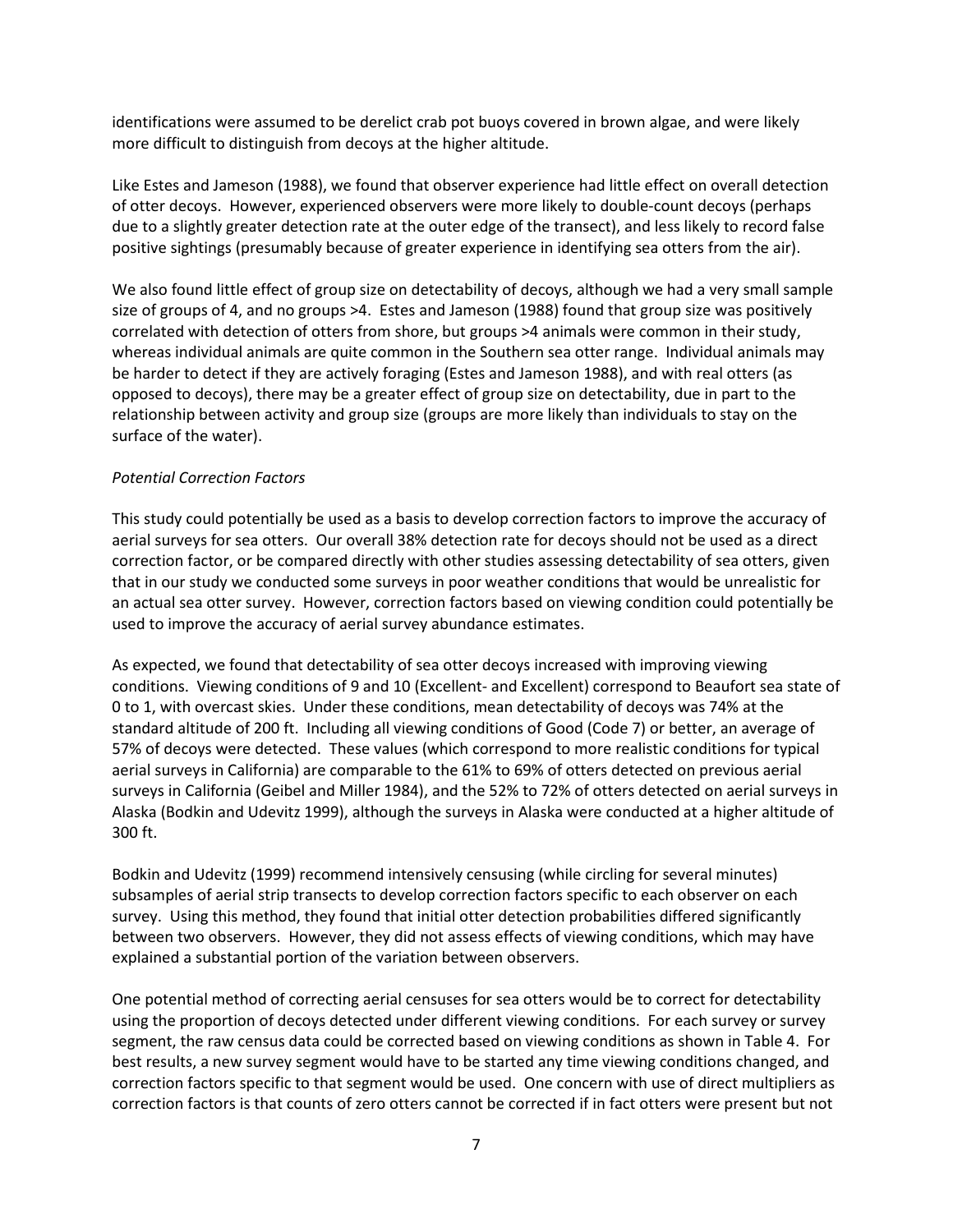detected. It should be noted that correction factors based on detection of decoys (Table 4) may result in overestimates of true abundance if decoys were in fact harder to detect than real otters. However, there was no availability bias associated with the decoys (they never dove underwater), and this may have made up for a slightly lower detectability than real sea otters.

Based on this study, false positive identifications would have substantially affected survey results, inflating survey totals by 25% or more. We believe that crab pots were considerably more abundant in our survey area than in most of the Southern sea otter range, however, this could change in the future. In addition, false positives were reported more often by inexperienced survey teams. Observers should receive training specific to distinguishing otters from crab pot buoys, and if necessary, additional correction factors could be developed to compensate for error associated with these false positives.

Our data on the decrease of detectability with increasing distance from the plane may not be relevant for development of direct correction factors, but provides good information on the mechanism behind decreasing detectability under poor viewing conditions. These data could be very important if aerial surveys are used to sample rather than census sea otter populations, as a basis for developing detection functions for distance sampling. In addition, implications of these data could also be important if strip transects are used to census (or survey/sample) sea otters, and otter distribution is not random with respect to distance from the plane. For example, if the outer portion of a strip transect has a higher density of sea otters (e.g., due to closer distance to shore, or presence of kelp beds), correction factors may not be adequate to account for animals missed.

# **PRELIMINARY VALIDATION OF CORRECTION FACTORS**

To assess the efficacy of using correction factors generated by this study, we conducted a preliminary analysis using actual sea otter survey data from northern Monterey Bay. A standard aerial survey was conducted on 4 November 2003, under Fair Minus to Good conditions, and 79 sea otters were detected. The same area was surveyed the next day (5 November) under Good to Excellent conditions, and 287 sea otters were detected. These paired surveys conducted under different viewing conditions provided a good opportunity to assess correction factors based on Viewing Code, under the assumption that the dramatically lower count on 4 November was due to the worse viewing conditions. Although it is possible that some otters moved into or out of this survey area during this 24-hour period, we expect that the overall abundance for this area remained fairly stable during this short period of time. Using condition-based correction factors (Table 4), we corrected raw counts of sea otters detected on each survey, by viewing condition (Figure 8), resulting in corrected total counts of 374 otters on 4 November and 404 otters on 5 November. This reduced the relative percent difference (the difference divided by the mean) between daily counts from 113% for uncorrected counts to 8% for corrected counts. This preliminary analysis is promising, and we hope to further validate potential correction factors with additional sea otter survey data.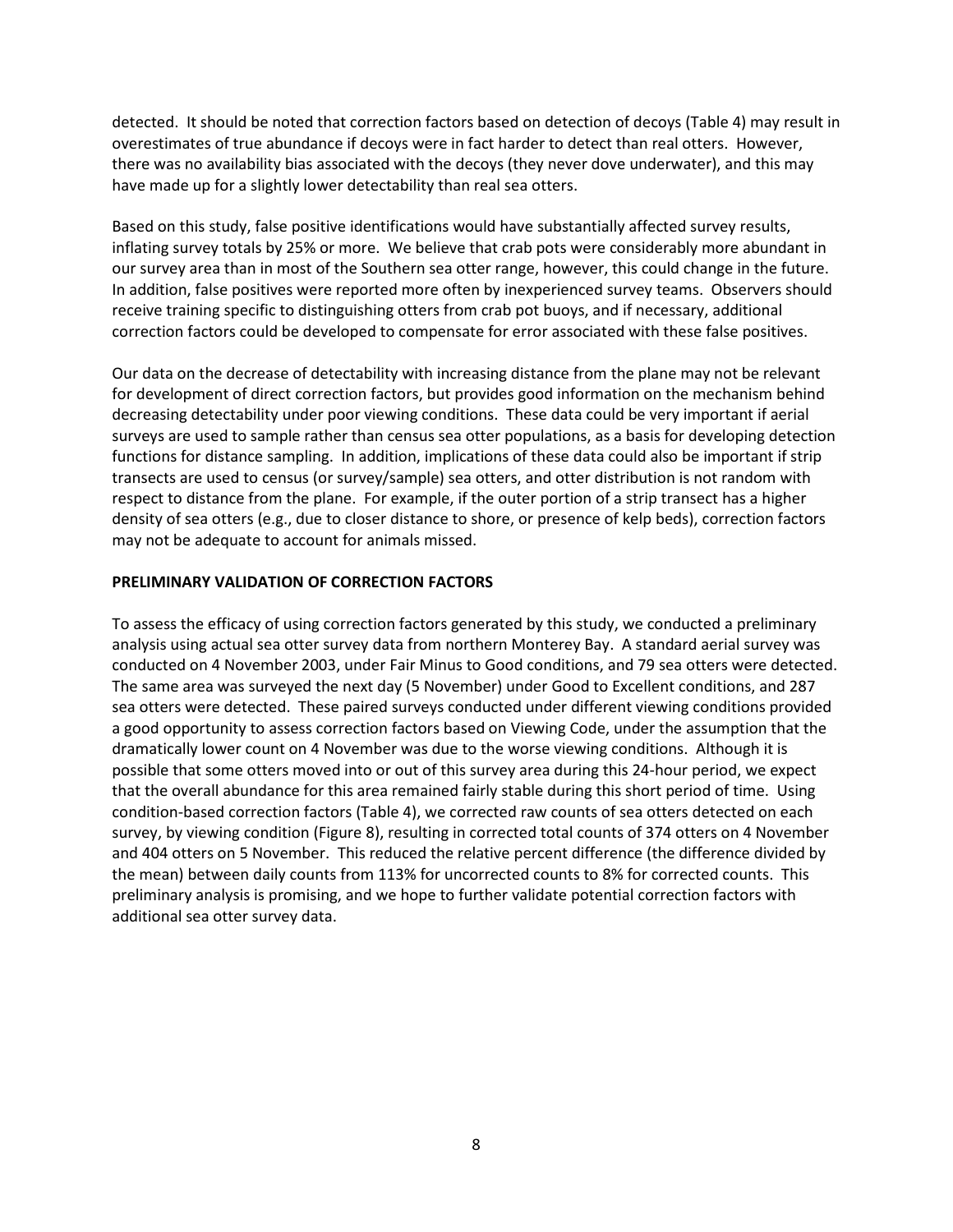#### **ACKNOWLEDGMENTS**

We thank first and foremost the dedicated observers that assisted with this study: Brian Hatfield, Julie Stewart, Gena Bentall, Mike Kenner, Randy Imai, Laura Yates, Erin Lantz, Ellen Faurot-Daniels, Robin Dunkin, and Ken Wilson. Alisha Kage, John Sutton and Eva Berberich, John Geibel, Alan Brody, Jim Hardwick, and Frank Wilhelm assisted with decoy deployment and on-shore logistics. We thank OSPR GIS staff, in particular Mark Lampinen and Isaac Oshima, for help with mapping and data analysis. We also thank CDFW pilots Ron VanBenthuysen and Wayne Burnett. Colleen Young made useful comments on this manuscript. This project was made possible with funding from the OSPR Special Scientific Evaluation Program (SSEP).

#### **LITERATURE CITED**

- Bodkin, J.L., and M.S. Udevitz. 1999. An aerial survey method to estimate sea otter abundance, Pp. 13- 26 *in* Garner, G.W., S.C. Amrstrup, J.L. Laake, B.F.J. Manly, L.L McDonald, and D.G. Robertson (eds.) Marine Mammal Survey and Assessment Methods. Rotterdam: Balkema.
- Briggs, K.T., W.B. Tyler, and D.B. Lewis. 1985. Aerial surveys for seabirds: methodological experiments. Journal of Wildlife Management 49(2): 412-417.
- Buckland, S.T., D.R. Anderson, K.P. Burnham, and J.L. Laake. 1993. Distance sampling: estimating abundance of biological populations. New York: Chapman and Hall
- Caughley, G. 1974. Bias in aerial survey. Journal of Wildlife Management 38: 921-933.
- Doroff, A.M., J.A. Estes, M.T. Tinker, D.M. Burn, and T.J. Evans. 2003. Sea otter population declines in the Aleutian archipelago. Journal of Mammalogy 84(1): 55-64.
- Estes, J.A., and R.J. Jameson. 1988. A double-survey estimate for sighting probability of sea otters in California. Journal of Wildlife Management 52: 70-76.
- Geibel, J.J., and D.J. Miller. 1984. Estimation of sea otter, *Enhydra lutris*, population, with confidence bounds, from air and ground counts. California Fish and Game 70(4): 225-233.
- Huber, H.R., S.J. Jeffries, R.F. Brown, R.L. DeLong, and G. VanBlaricom. 2006. Correcting aerial survey counts of harbor seals (*Phoca vitulina richardsi*) in Washington and Oregon. Marine Mammal Science 17(2): 276-293.
- Laake, J.L., J.C. Calambokdis, S.D. Osmek, and J.D. Rugh. 1997. Probability of detecting harbor porpoise from aerial surveys: estimating *g*(0). Journal of Wildlife Management 61(1): 63-75.
- Lowry, M.S., and M.A. Forney. 2005. Abundance and distribution of California sea lions (*Zalophus californianus*) in central and northern California during 1998 and summer 1999. Fishery Bulletin 103: 331-343.
- Marsh, H. ,and D.F. Sinclair. 1989. Correcting for visibility bias in strip transect aerial surveys of aquatic fauna. Journal of Wildlife Management 53(4): 1017-1024.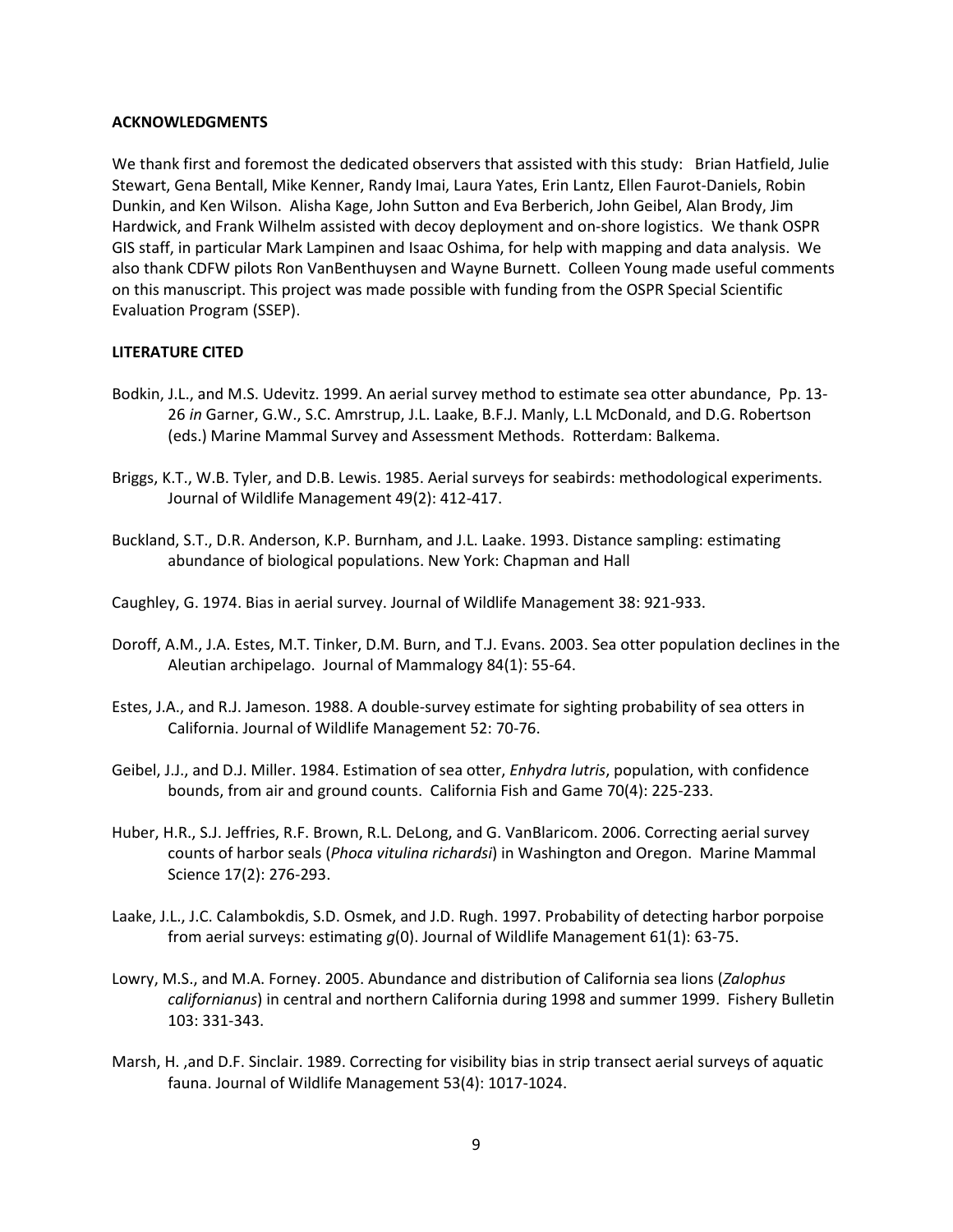- Odemar, M.W., and K.C. Wilson. 1970. Population studies of sea otters in California. California Department of Fish and Game Marine Resources Region Reference Series No. 70-3.
- Pearse, A.T., P.D. Gerard, S.J. Dinsmore, R.M. Kaminski, and K.J. Reinecke. 2008. Estimation and correction of visibility bias in aerial surveys of wintering ducks. Journal of Wildlife Management 72(3): 808-813.
- Pollock, K.H., and W.L. Kendall. 1987. Visibility bias in aerial surveys: a review of estimation procedures. Journal of Wildlife Management 51: 502-510.
- Sameul, M.D., and K.H. Pollock. 1981. Correction of visibility bias in aerial surveys where animals occur in groups. Journal of Wildlife Management 45(4): 993-997.
- United States Fish and Wildlife Service [USFWS]. 2003. Final revised recovery plan for the Southern sea otter (*Enhydra lutris nereis*). USFWS Region 1, Portland, OR.
- Varoujean, D.H., II, and W.A. Williams. 1995. Abundance and distribution of Marbled Murrelets in Oregon and Washington based on aerial surveys. Pp. 327-338 *in* Ralph, C.J., G.L. Hunt Jr., M.G. Raphael, J.F. Piatt (tech. eds.). Ecology and conservation of the Marbled Murrelet. Gen. Tech. Rep. PSW-GTR-152. Albany, CA: Pacific Southwest Research Station, USDA.
- Wendell, F.E., R.A. Hardy, and J.A. Ames. 1986. A review of California sea otter, *Enhydra lutris*, surveys. California Department of Fish and Game Marine Resources Technical Report No. 51.
- Wild, P.W., and J.A. Ames. 1974. A report on the sea otter, *Enhydra lutris* L., in California. California Department of Fish and Game Marine Resources Technical Report No. 20.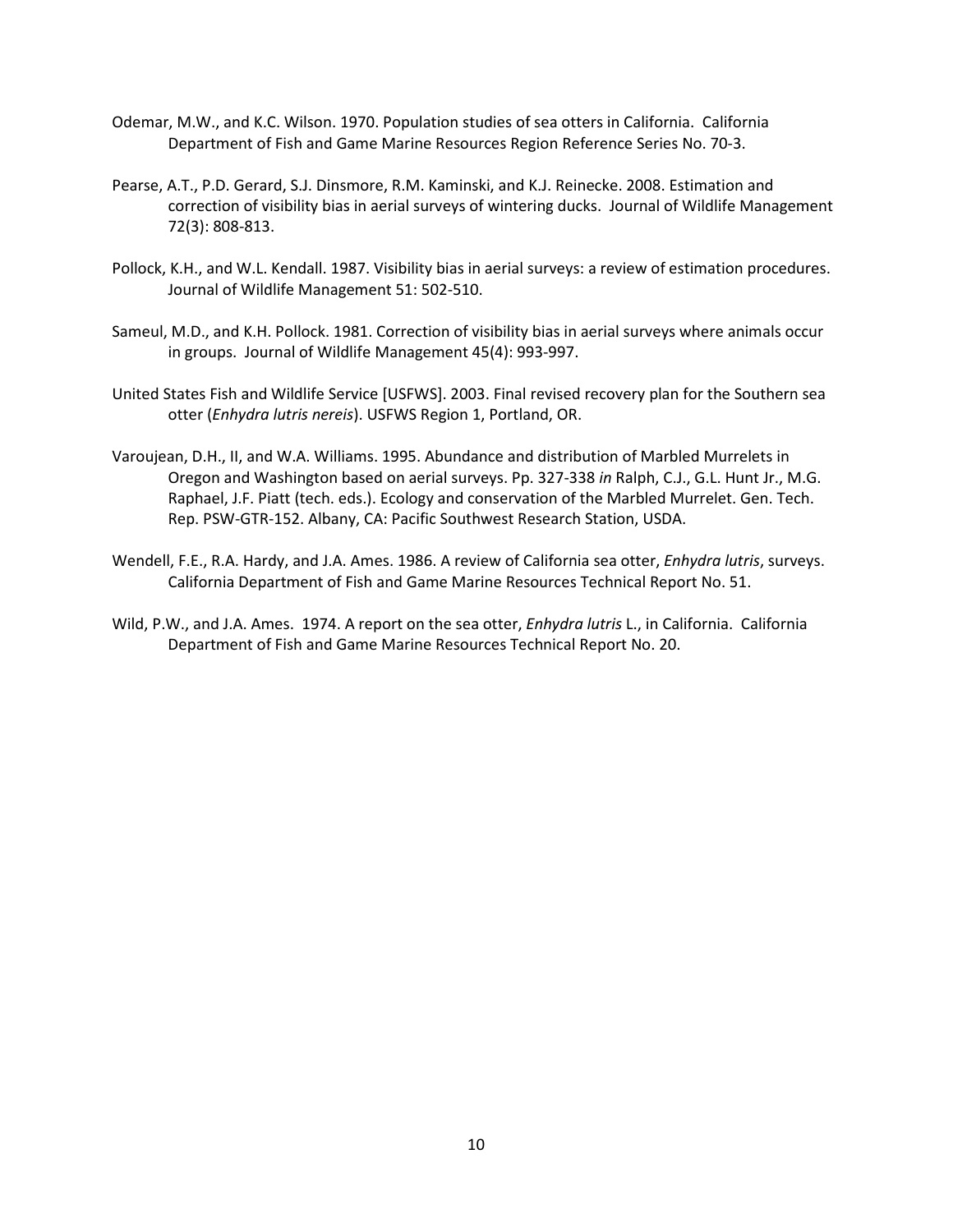| Year | <b>Date</b> | Location                | Set ID         | <b>Number of</b><br>Decoys in<br>Set | <b>Number of</b><br>Trials at 200<br>ft. Altitude | <b>Number of</b><br>Trials at 400<br>ft. Altitude |
|------|-------------|-------------------------|----------------|--------------------------------------|---------------------------------------------------|---------------------------------------------------|
| 2003 | 2-Sep       | $\mathbf{1}$            | $\overline{3}$ | 19                                   | $\mathbf{1}$                                      | $\mathbf 0$                                       |
|      |             |                         | 4              | 10                                   | $\mathbf{1}$                                      | $\pmb{0}$                                         |
|      | 3-Sep       | $\mathbf{1}$            | 5              | 16                                   | $\mathbf{1}$                                      | $\mathbf 0$                                       |
|      |             |                         | 6              | 40                                   | $\mathbf{1}$                                      | $\mathbf 0$                                       |
|      |             |                         | $\overline{7}$ | 44                                   | $\mathbf{1}$                                      | $\mathbf 0$                                       |
| 2004 | 20-Jul      | $\overline{2}$          | 8              | 20                                   | $\mathbf{1}$                                      | $\pmb{0}$                                         |
|      |             |                         | 9              | 21                                   | $\mathbf{1}$                                      | $\pmb{0}$                                         |
|      | $21$ -Jul   | $\overline{2}$          | 10             | 21                                   | $\mathbf{1}$                                      | $\mathbf 0$                                       |
|      |             |                         | 11             | 24                                   | $\mathbf{1}$                                      | $\pmb{0}$                                         |
| 2005 | 26-Sep      | $\overline{2}$          | 12             | 29                                   | $\overline{2}$                                    | $\mathbf 0$                                       |
|      |             |                         | 13             | 35                                   | $\overline{2}$                                    | $\pmb{0}$                                         |
|      | 27-Sep      | $\overline{2}$          | 14             | 28                                   | $\overline{2}$                                    | $\pmb{0}$                                         |
|      |             |                         | 15             | 26                                   | $\overline{2}$                                    | $\mathbf 0$                                       |
| 2006 | 1-Sep       | 3                       | 16             | 8                                    | $\mathbf{1}$                                      | $\mathbf{1}$                                      |
|      |             |                         | 17             | 11                                   | $\mathbf{1}$                                      | $\mathbf{1}$                                      |
| 2007 | $23$ -Jan   | $\overline{3}$          | 18             | 8                                    | $\mathbf{1}$                                      | $\mathbf{1}$                                      |
|      | 3-Apr       | $\overline{\mathbf{4}}$ | 19             | 8                                    | $\overline{2}$                                    | $\overline{2}$                                    |
|      |             |                         | 20             | 17                                   | $\overline{2}$                                    | $\overline{2}$                                    |
|      | 4-Apr       | $\overline{\mathbf{4}}$ | 21             | 11                                   | $\overline{2}$                                    | $\overline{2}$                                    |
|      |             |                         | 22             | 18                                   | $\overline{2}$                                    | $\overline{2}$                                    |
|      | $23-Oct$    | $\overline{4}$          | 23             | 19                                   | $\overline{2}$                                    | $\mathbf{1}$                                      |
|      |             |                         | 24             | 19                                   | $\overline{2}$                                    | $\overline{2}$                                    |
|      | 24-Oct      | $\overline{\mathbf{4}}$ | 25             | 26                                   | $\overline{2}$                                    | $\overline{2}$                                    |
|      |             |                         | 26             | 17                                   | 3                                                 | $\overline{2}$                                    |

**Table 1.** Information on sea otter decoy trials. See text for descriptions of the four locations off San Mateo County, California.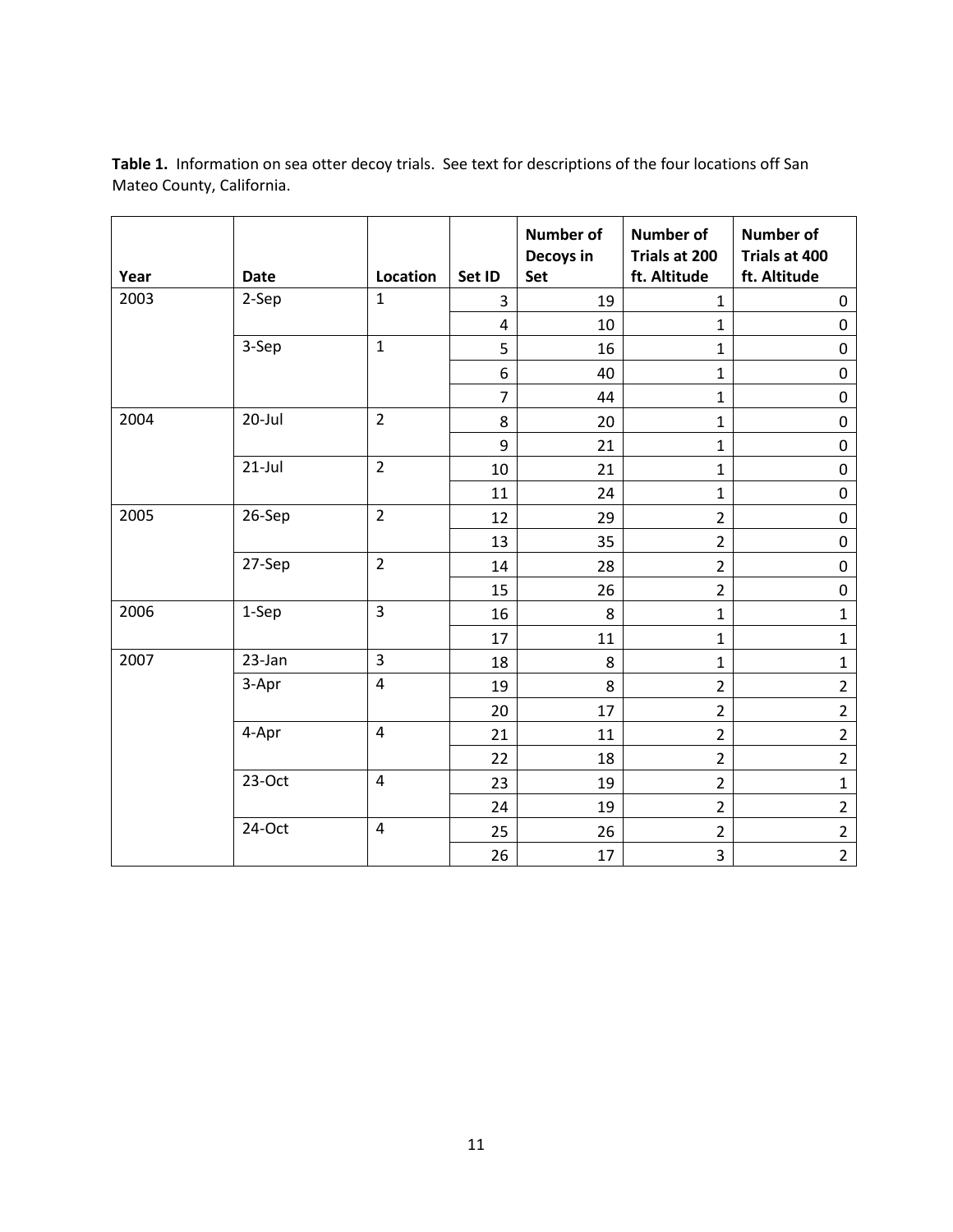**Table 2.** Viewing condition codes used for this study. Sea State and sky condition combined affect glare on the water, but glare alone was not considered to be the sole determinant of viewing condition.

| <b>Viewing Code</b> | <b>Viewing Condition</b> | Sea State (Beaufort) with<br>sunny or mostly sunny<br>skies. | Sea State (Beaufort) with<br>bright overcast skies. |
|---------------------|--------------------------|--------------------------------------------------------------|-----------------------------------------------------|
| 10                  | Excellent                | n/a                                                          | 0                                                   |
| 9                   | Excellent-               | n/a                                                          | 1                                                   |
| 8                   | $Good +$                 | 0                                                            | $2 -$                                               |
|                     | Good                     |                                                              | $2+$                                                |
| 6                   | Good -                   | $2 -$                                                        | $3 -$                                               |
| 5                   | Fair +                   | $2+$                                                         | $3+$                                                |
| 4                   | Fair                     | $3 -$                                                        | $4 -$                                               |
| 3                   | Fair -                   | $3+$                                                         | $4 +$                                               |
| 2                   | Poor +                   | 4                                                            | 5                                                   |
|                     | Poor                     | 5                                                            | 6                                                   |

**Table 3.** Top ten models explaining whether a given decoy was detected or not, based on logistic regression.

| Model                                         | <b>AIC</b> | <b>dAIC</b> |
|-----------------------------------------------|------------|-------------|
| ViewingCond + Distance + Location + GroupSize | 857.43     |             |
| ViewingCond + Distance + Location             | 860.47     | $-3.04$     |
| ViewingCond + Distance + GroupSize            | 861.71     | $-4.28$     |
| ViewingCond + Distance                        | 864.47     | $-7.04$     |
| ViewingCond + Location + GroupSize            | 882.12     | $-24.69$    |
| ViewingCond + Location                        | 884.93     | $-27.50$    |
| ViewingCond + GroupSize                       | 885.52     | $-28.09$    |
| ViewingCond                                   | 888.06     | $-30.63$    |
| Distance + Location + GroupSize               | 918.25     | $-60.82$    |
| Distance + Location                           | 921.74     | $-64.31$    |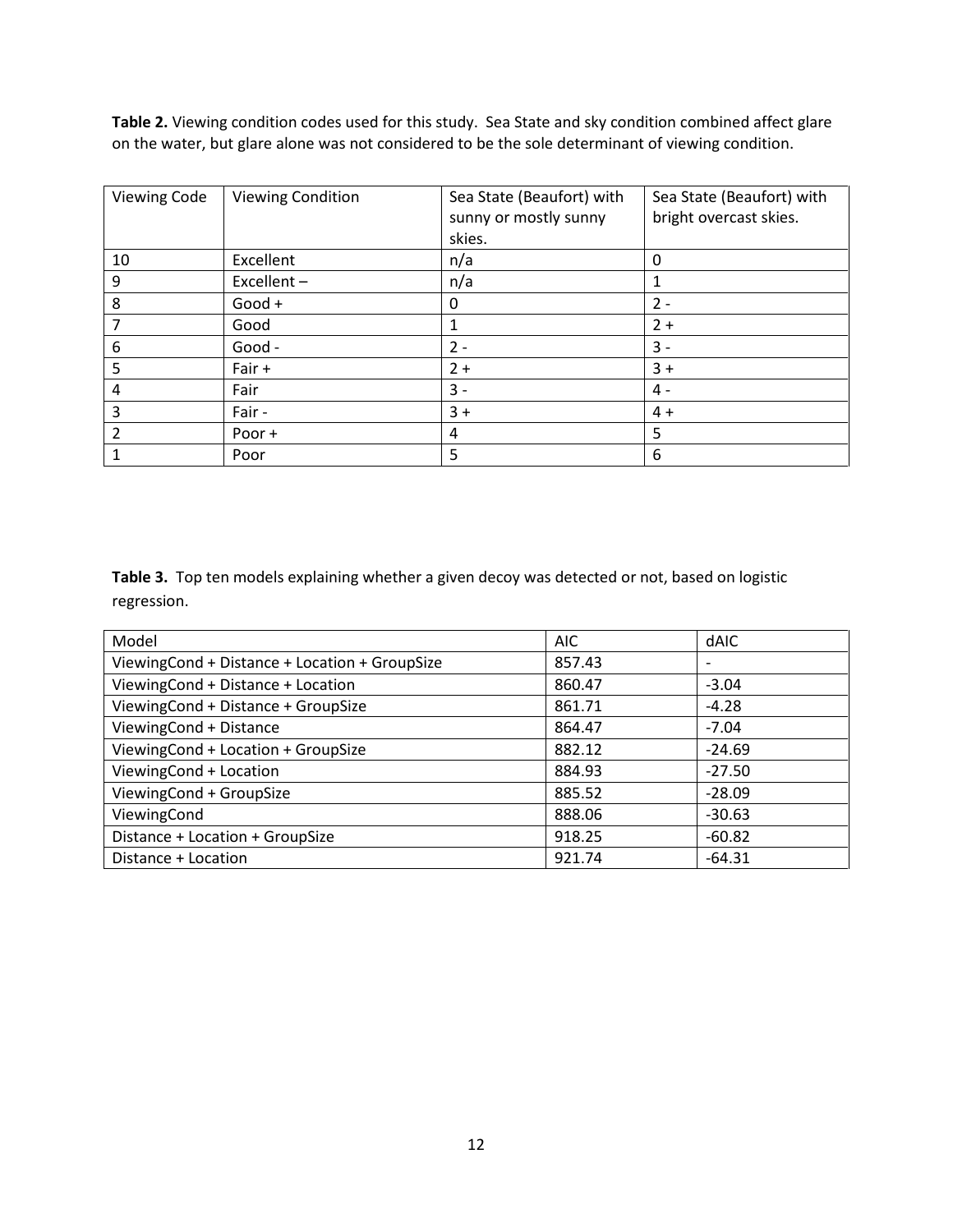**Table 4.** Potential survey correction factors, based on proportion of decoys detected, by Viewing Condition.

| <b>Viewing Condition</b> | Proportion of Decoys Detected | Correction Factor (multiplier) |  |
|--------------------------|-------------------------------|--------------------------------|--|
| 10 (Excellent)           | 0.82                          | 1.2                            |  |
| $(Excellent -)$<br>9     | 0.65                          | 1.5                            |  |
| $(Good +)$<br>8          | 0.41                          | 2.4                            |  |
| (Good)                   | 0.40                          | 2.5                            |  |
| $(Good -)$<br>6          | 0.24                          | 4.2                            |  |
| <6 (Poor to Fair+)       | 0.19                          | 5.3                            |  |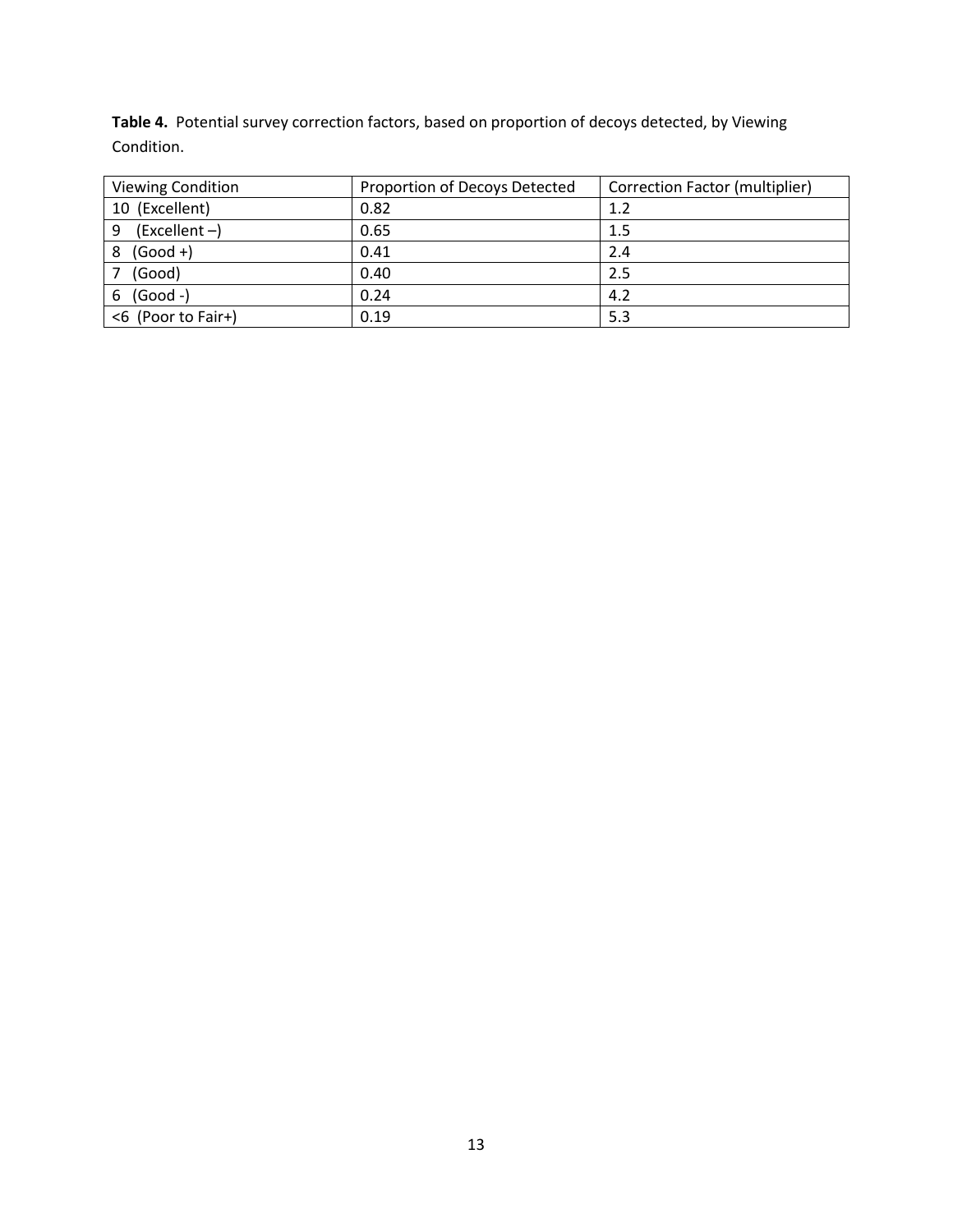

Figure 1. Bottom view (left) and top view (right) of otter decoy used for this study.



**Figure 2.** Map showing the four study areas used off San Mateo County, California. The three southern study areas overlapped with each other.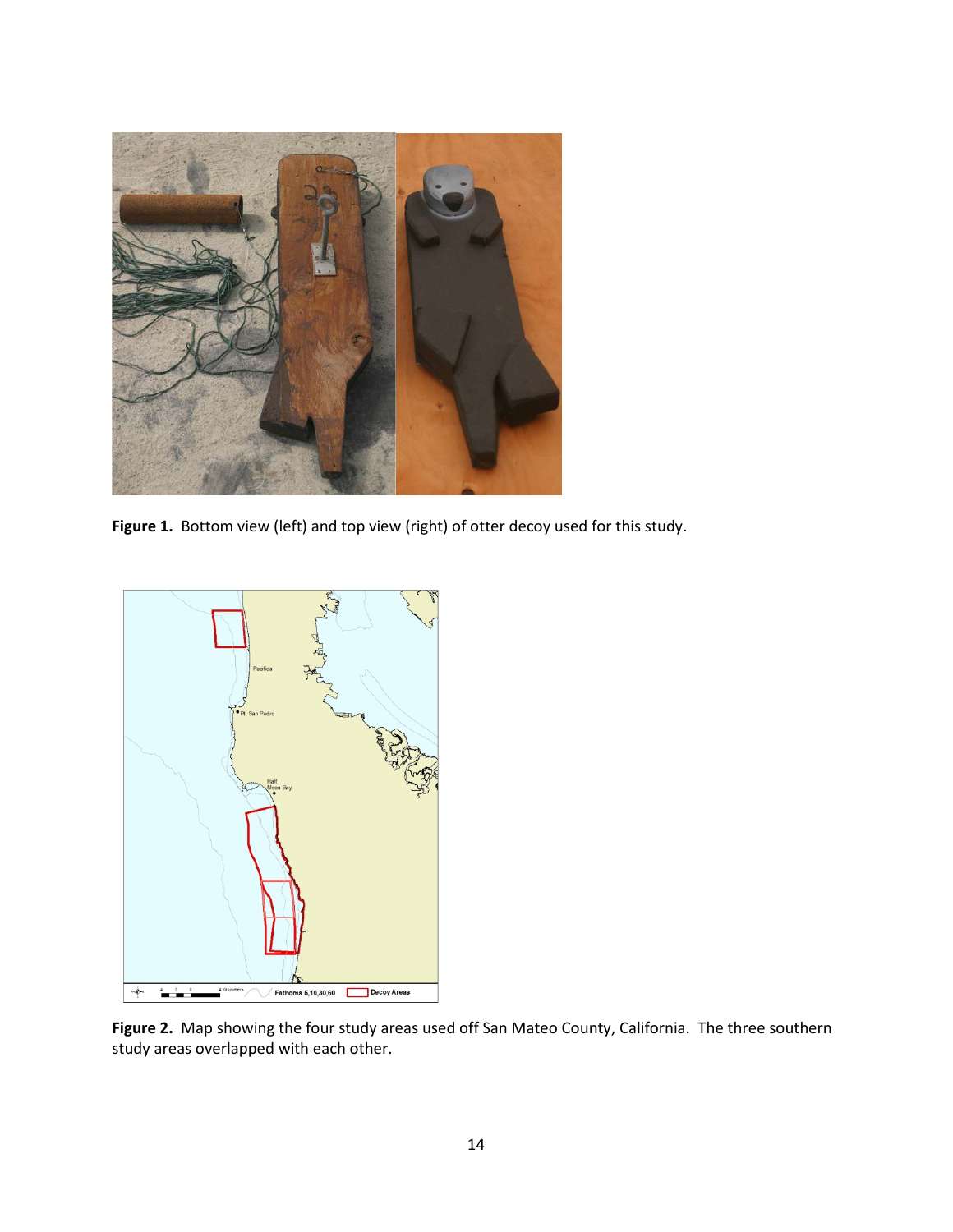

**Figure 3.** Proportion of decoys detected in all surveys conducted at 200 ft. altitude, by viewing condition. Number of decoys available to be detected for that range of viewing conditions is shown above each bar.



**Figure 4.** Proportion of decoys detected in surveys conducted at 200 ft. altitude by distance to decoy (in meters) and viewing condition.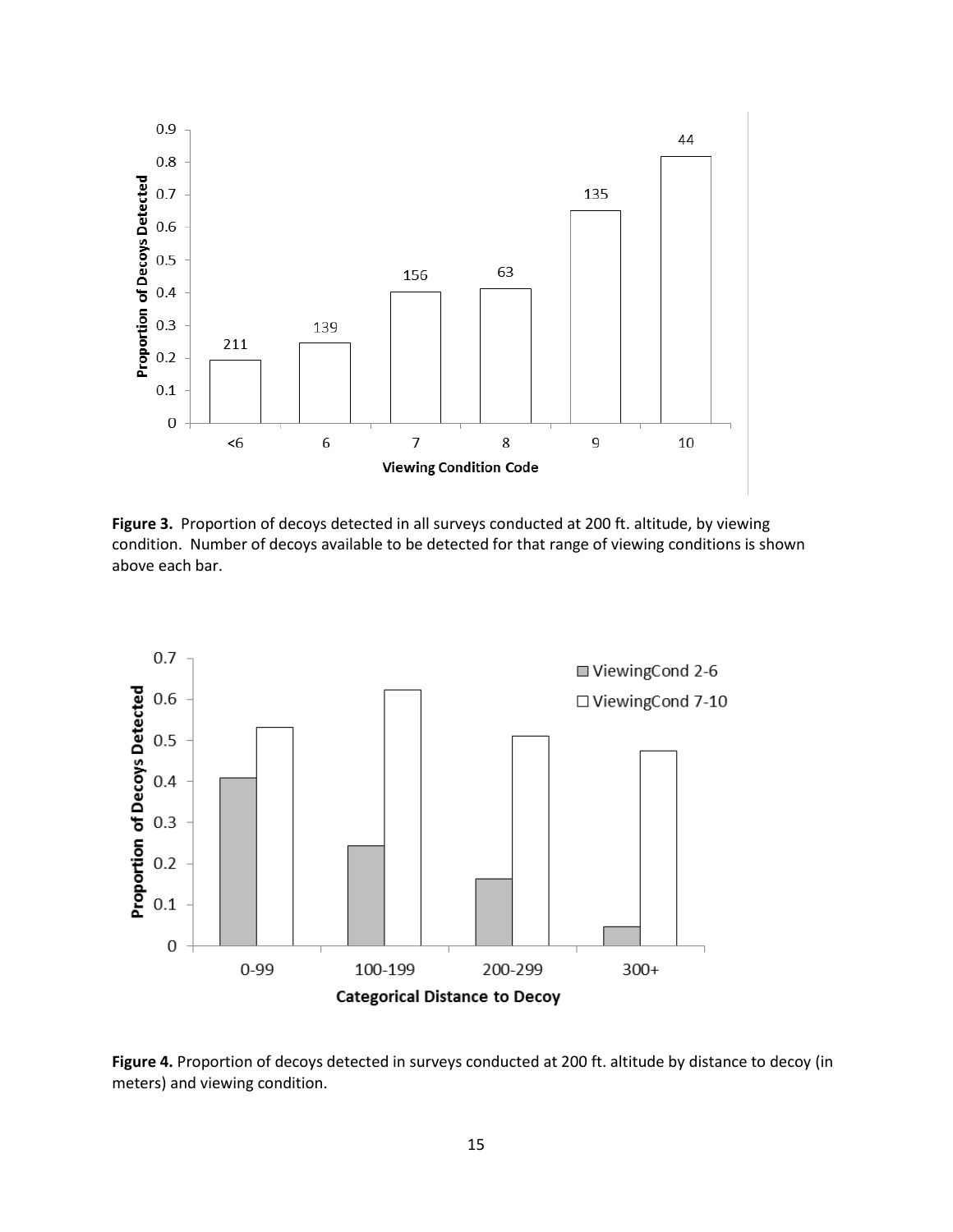

**Figure 5.** Proportion of decoy groups detected by group size, for all surveys conducted at an altitude of 200 ft. Number of groups available to be detected is shown above each bar.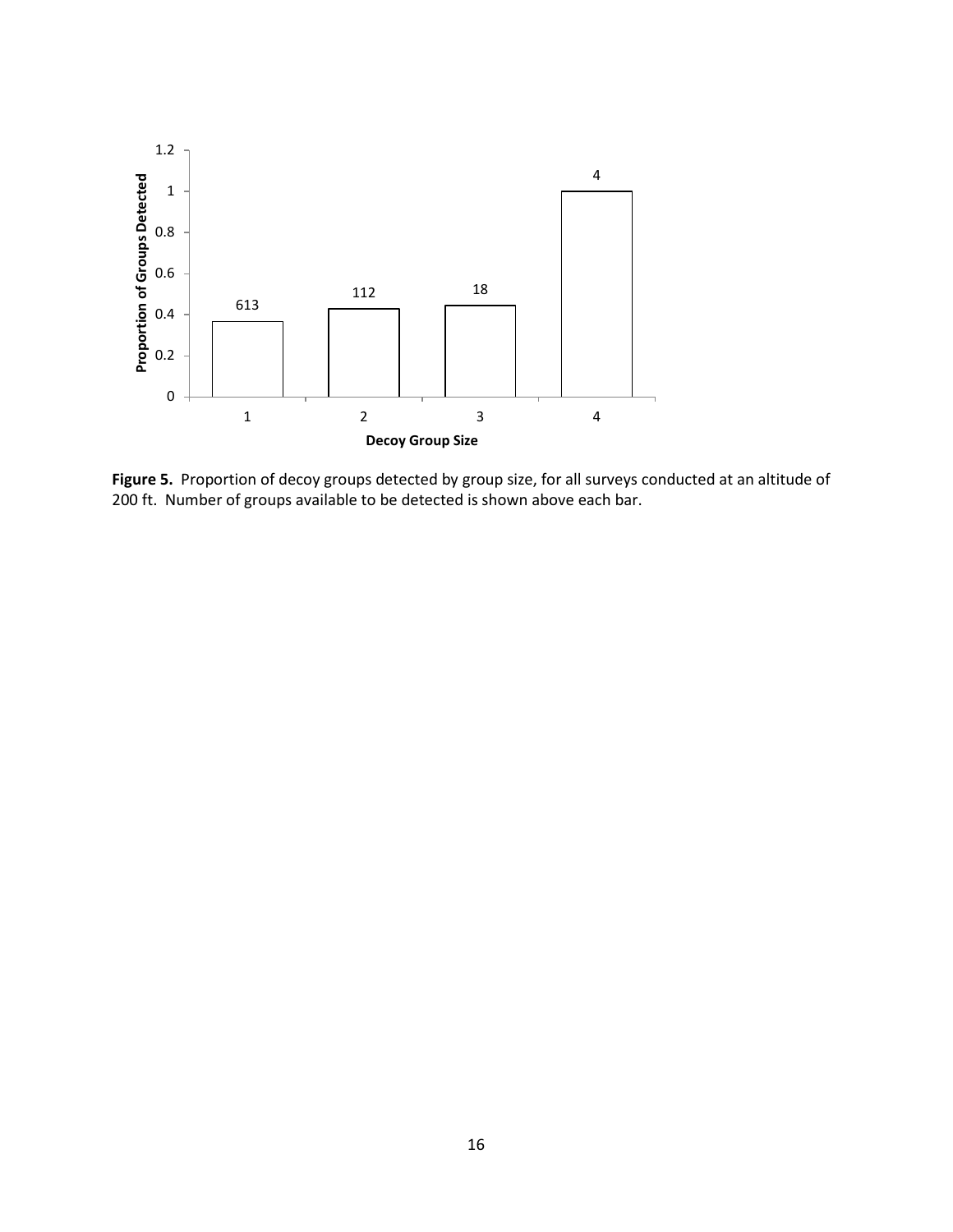

**Figure 6.** Proportion of decoys detected at 200 ft. altitude (top) and 400 ft. altitude (bottom), by viewing conditions and distance to decoy, for surveys with paired altitude data.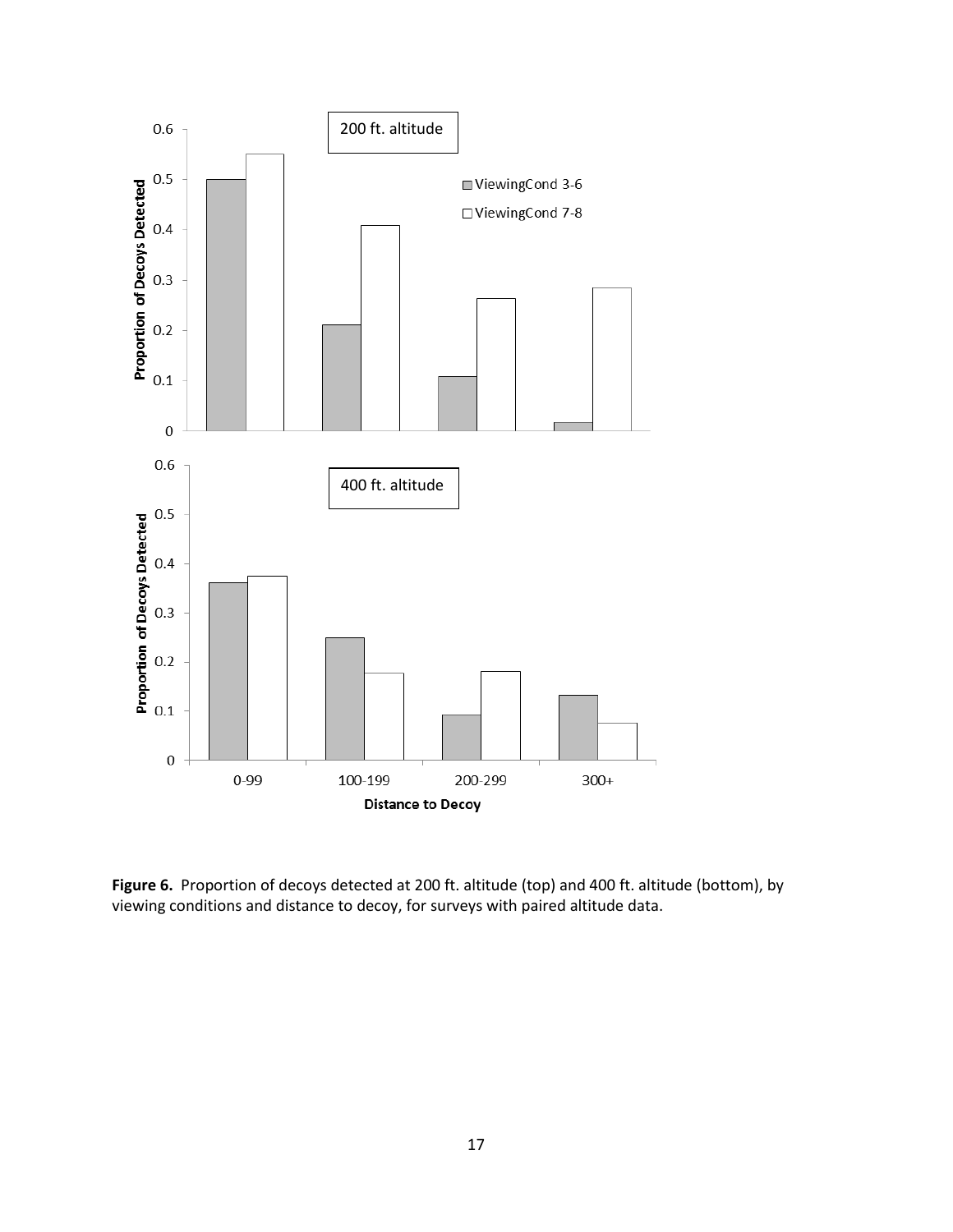

**Figure 7.** Proportion of decoys that were double counted on all surveys conducted at an altitude of 200 ft., by viewing condition. Number of decoys double counted shown above each bar.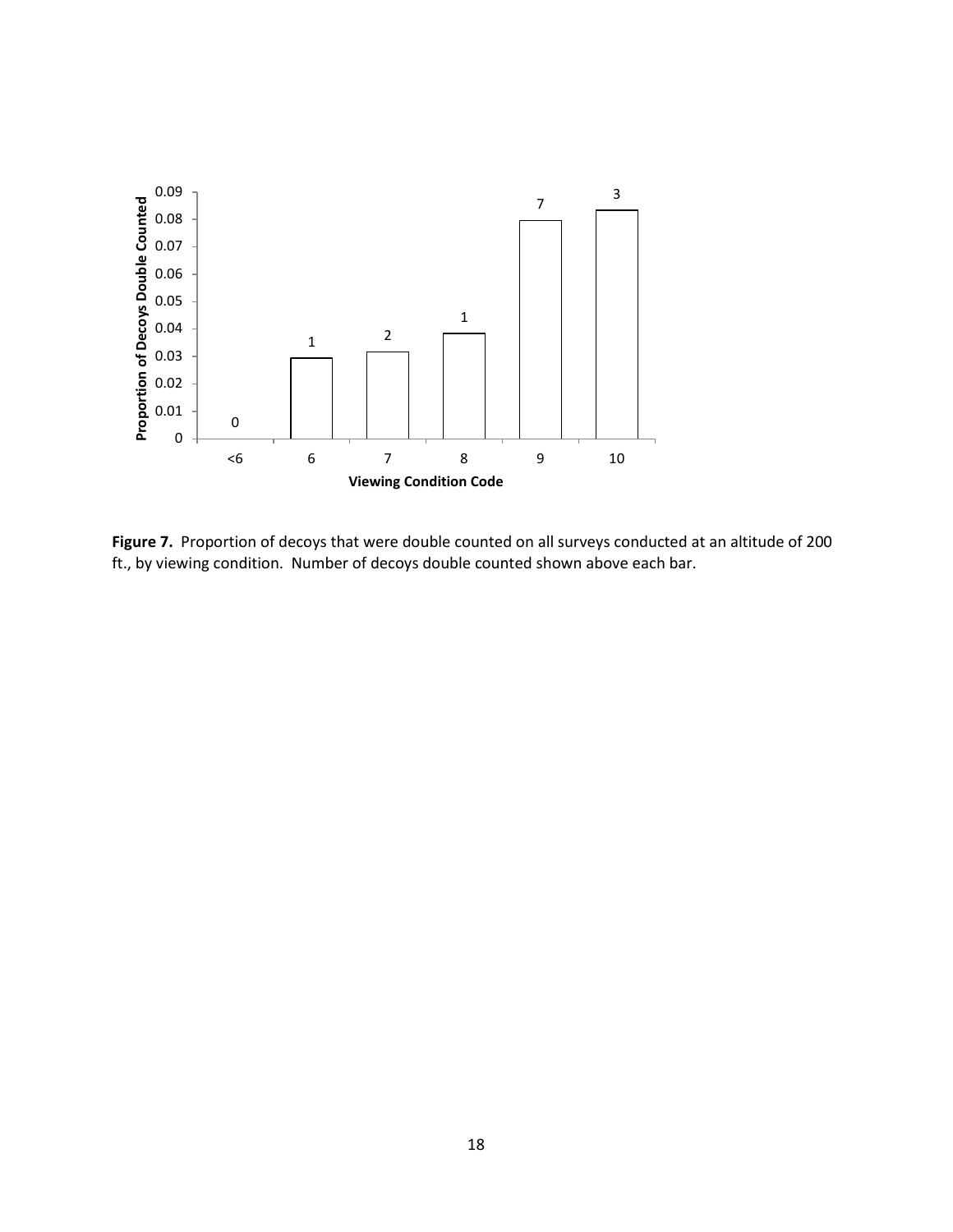

**Figure 8.** Number of sea otters detected in a survey of northern Monterey Bay on 4 November 2003 (top; grey bars) and abundance estimates based on correction factors in Table 4 (white bars); and similar data from a survey of the same area on 5 November 2003 (bottom). For both surveys, number of minutes spent surveying at a given Viewing Code is shown above the raw count.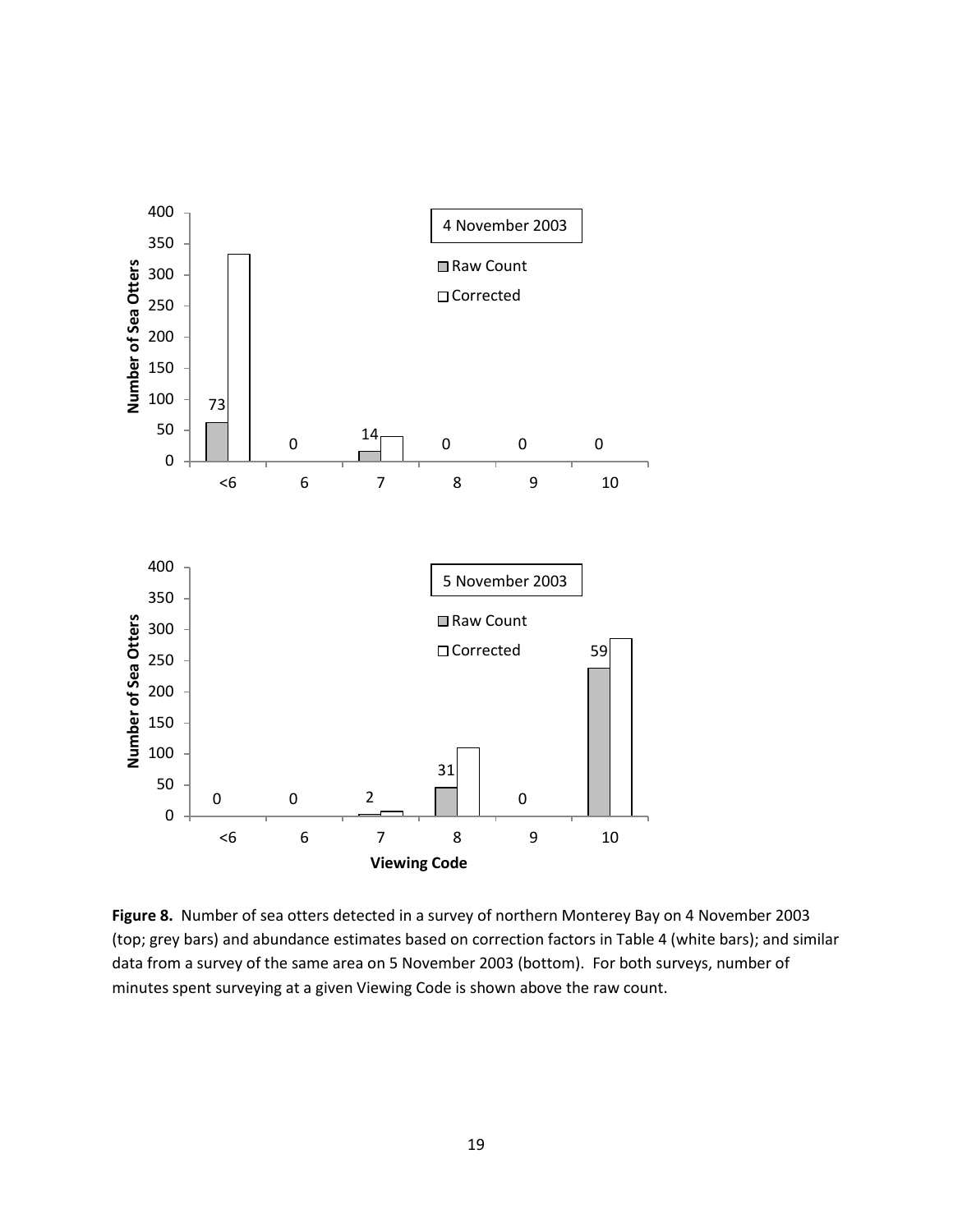#### **APPENDIX A**

Standard southern sea otter survey methods (courtesy of USGS, 2014). Aerial surveys are typically initiated only if conditions are "Good" or better.

#### Census Methods

During each census, the entire mainland range of the sea otter in coastal California is counted by one of two methods: aerial surveys or shore-based counts. The latter method is used in all areas that are accessible by ground-based observers, except in a few regions where otters often move far off shore (such as shallow, sandy embayments) and are therefore difficult to count reliably from the shore. For the majority of the sea otter's range, however, ground surveys are practical, and are considered the more reliable means of censusing. It has been estimated that shore-based observers generally detect about 90-95% of the otters located in a given area (Estes and Jameson 1988). The ground survey area is divided into sections and each section is assigned to a team of observers. Each team consists of two individuals, a primary and secondary observer. The primary observer in every case is an individual with considerable experience counting and observing sea otters. Generally, the secondary observer has less experience than the primary, but in some cases the teams consisted of equally skilled individuals. Occasionally, small areas are counted by a single individual, but this occurs infrequently, and in every instance the individual is highly skilled with many years of experience and intimately familiar with the area to be surveyed. Each team is equipped with a high resolution 50-80X telescope and each member has binoculars (10X).

Shore-based procedures are as follows: the team starts at one end of their assigned section and selects an observation point that provides good viewing of a "viewable area of habitat", which generally consists of 100-300m of coastline and all waters out to approximately 1.5 km from shore. In most cases observers use the same counting locations year after year, for consistency. The observers scan the area with unaided eye and binoculars for otters or objects that are suspected to be sea otters. Large groups and suspicious objects are scanned by the primary observer with the aid of the telescope while the secondary observer continuously scans the area with binoculars for foraging or resting otters missed during the initial scan. After having taken sufficient time (15-30 minutes) to make a thorough count of all otters within this first area of habitat, the observers move down the coast to another location that provides good viewing of the next area of habitat, contiguous with the first area. This process is continued until the entire section is counted.